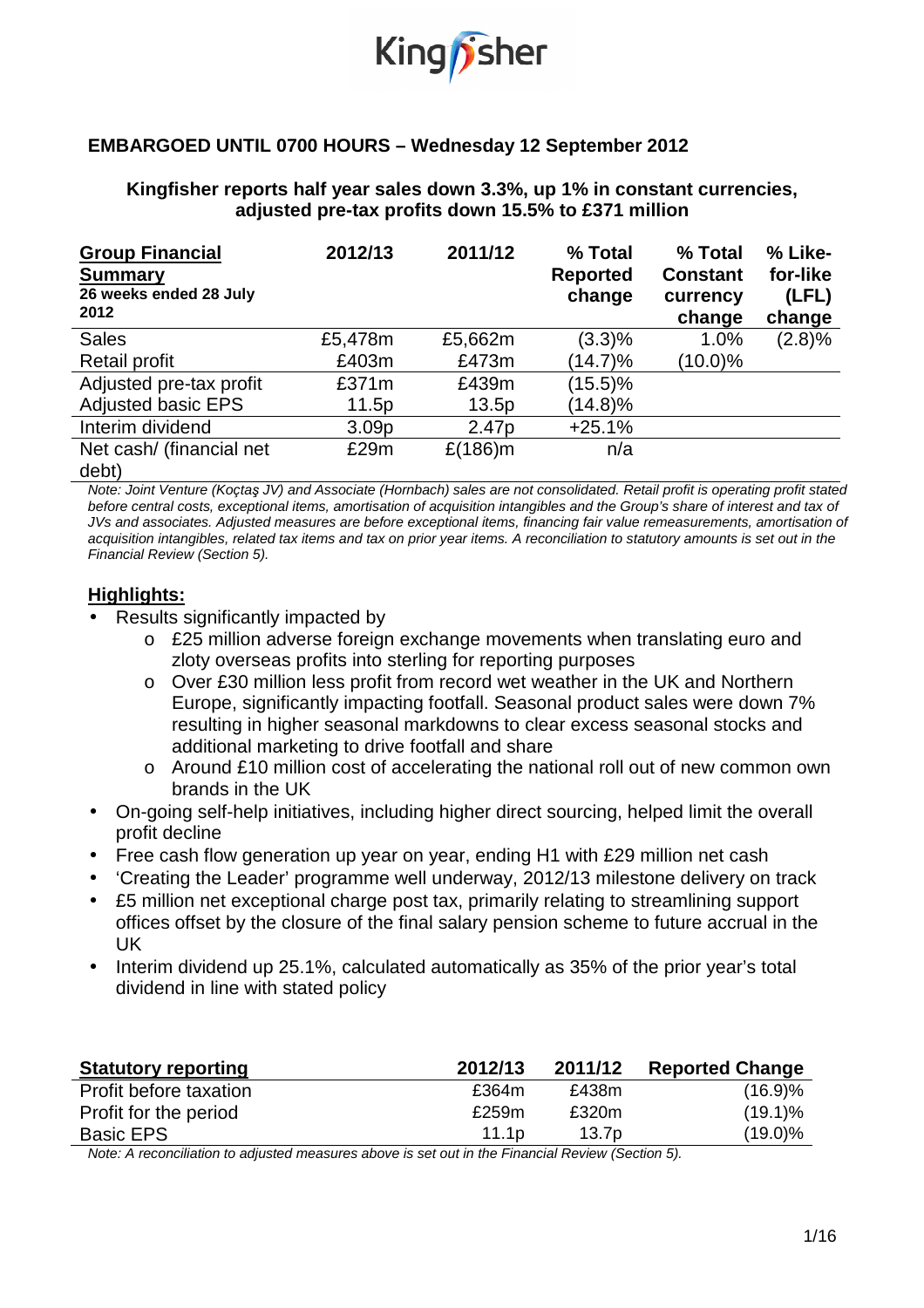

## **Ian Cheshire, Group Chief Executive, said:**

"This has been a tough first half with unprecedented wet weather throughout the key spring and summer seasons in Northern Europe. This affected footfall and demand for outdoor maintenance, gardening and leisure products, which normally account for a significant proportion of our first half sales.

"However, we took action to clear excess seasonal stocks, drive indoor product sales and tightly manage cash, as well as accelerating our self-help initiatives. Whilst we were unable to offset fully the adverse weather impacts, our efforts meant we exited the first half in as good shape as possible and with net cash on the balance sheet. Our new medium term self-help plan, 'Creating the Leader', is now well underway and we are on track to deliver our key milestones for 2012/13.

"Whilst an uncertain economic backdrop has been a feature of our markets for some time, we recognise that this is unlikely to improve for a while. In the short term we will continue to focus on trading effectively, whatever the market conditions, whilst accelerating our selfhelp initiatives where practical and remaining agile in order to capitalise on opportunities as they arise. Having got off to a good start with our new 'Creating the Leader' programme, I am very confident that we can create a world class home improvement retailer and unlock the full potential of our international talent and scale."

## **Enquiries:**

| Ian Harding, Group Communications Director | 020 7644 1029 |
|--------------------------------------------|---------------|
| Sarah Levy, Head of Investor Relations     | 020 7644 1032 |
| Nigel Cope, Head of Media Relations        | 020 7644 1030 |
| Matt Duffy, Investor Relations Manager     | 020 7644 1082 |
| Clare Haines, Media Relations Officer      | 020 7644 1286 |
| <b>Brunswick</b>                           | 020 7404 5959 |

Further copies of this announcement can be downloaded from www.kingfisher.com or viewed on the Kingfisher IR iPad App available for free at the Apple App store. We can also be followed on twitter @kingfisherplc.

A video interview with Ian Cheshire and Kevin O'Byrne is available on the website.

### **Company Profile:**

**Kingfisher plc** is Europe's leading home improvement retail group and the third largest in the world, with 988 stores in eight countries in Europe and Asia. Its main retail brands are B&Q, Castorama, Brico Dépôt and Screwfix. Kingfisher also has a 50% joint venture business in Turkey with Koç Group, and a 21% interest in, and strategic alliance with Hornbach, Germany's leading large format DIY retailer.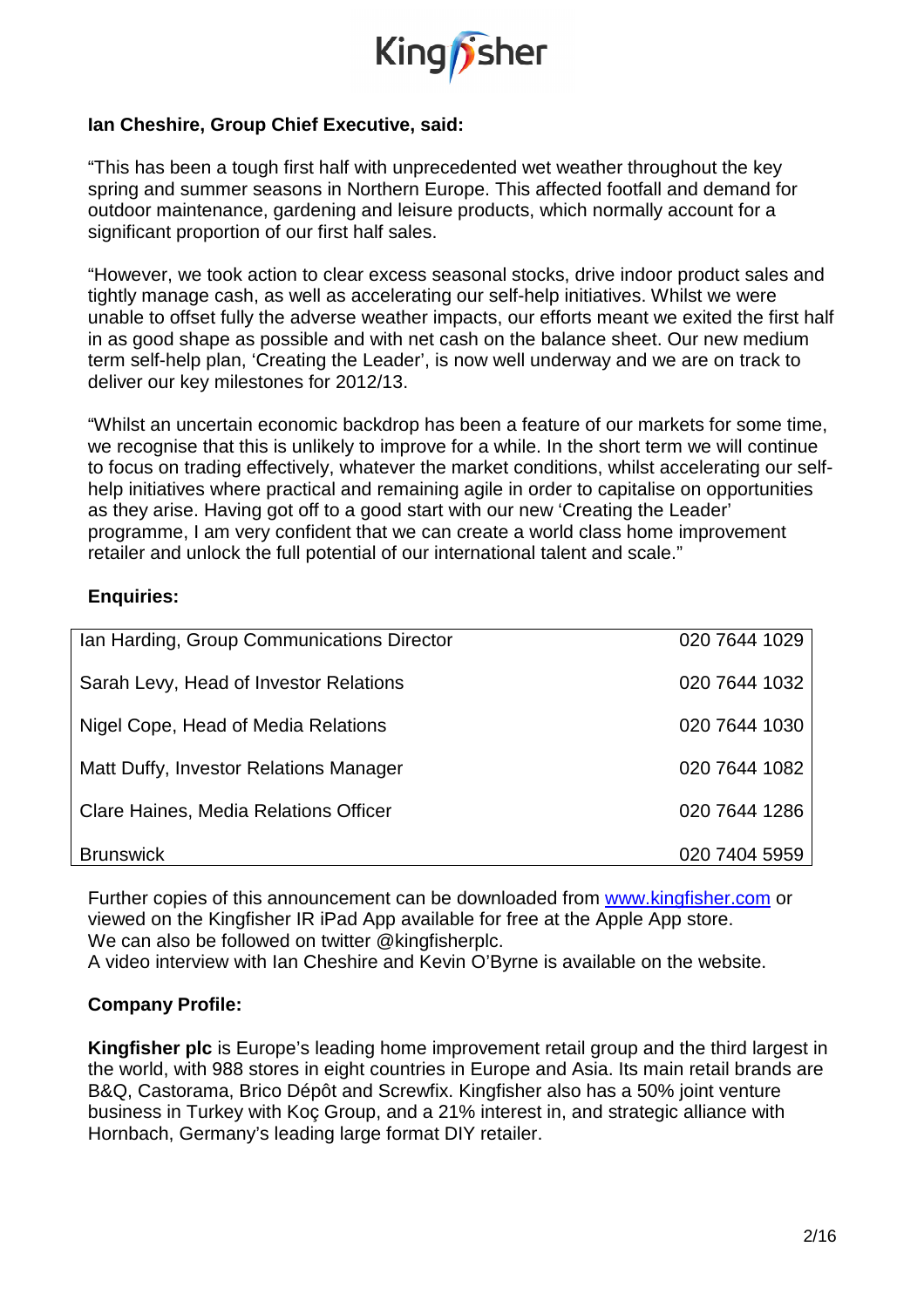

The remainder of this release is broken down into five main sections:

- 1) 'Creating the Leader' update
- 2) Trading review by major geography
- 3) Country data
- 4) Second quarter by major geography 13 weeks ended 28 July 2012
- 5) Financial Review and, in part 2 of the announcement, the interim condensed Financial **Statements**

## **Section 1 'CREATING THE LEADER' UPDATE**

Our unique contribution as a business to our customers is that we can harness our international scale, our sourcing capability, our heritage as a leader in sustainability and our home improvement experience to bring new, more sustainable and more affordable products to market. By also providing our customers with project advice and new shopping channels to complement our stores we will make it easier for them to adapt their homes to their evolving needs. Our shorthand for describing this new purpose is "Better Homes, Better Lives".

## **'Creating the Leader' H1 progress and milestones for H2**

In March 2012, we set out four areas (Easier, Common, Expand and One Team) with eight specific steps that make up 'Creating the Leader' along with their associated key success measures and short term annual milestones.

Today we update on the progress we have made towards each of the 2012/13 milestones:

## **EASIER**

- **1. Making it easier for our customers to improve their home**
- **2. Giving our customers more ways to shop**

2012/13 first half progress

- Completed UK roll out of DIY training classes
- Launched B&Q YouTube channel with over 100 'how to' videos available for the most popular DIY projects
- Trialling new 'easier' store formats (e.g. higher in-store availability, more self-service, more in-store learning aids/demonstrations) in France & Russia
- Prepared for the UK's 'Green Deal'
	- o 'Eco' shops now being trialled in 5 B&Q UK stores
	- o Started providing home efficiency assessments
- Launched Screwfix mobile 'click, pay & collect' offer, already accounting for 50% of total mobile sales
- Launched a multi-channel platform in Screwfix

2012/13 second half milestones

- Roll out Group multi-channel platform to B&Q's 'TradePoint'
- Upgrade B&Q's on-line offer
- Trial 'click & collect' in Castorama France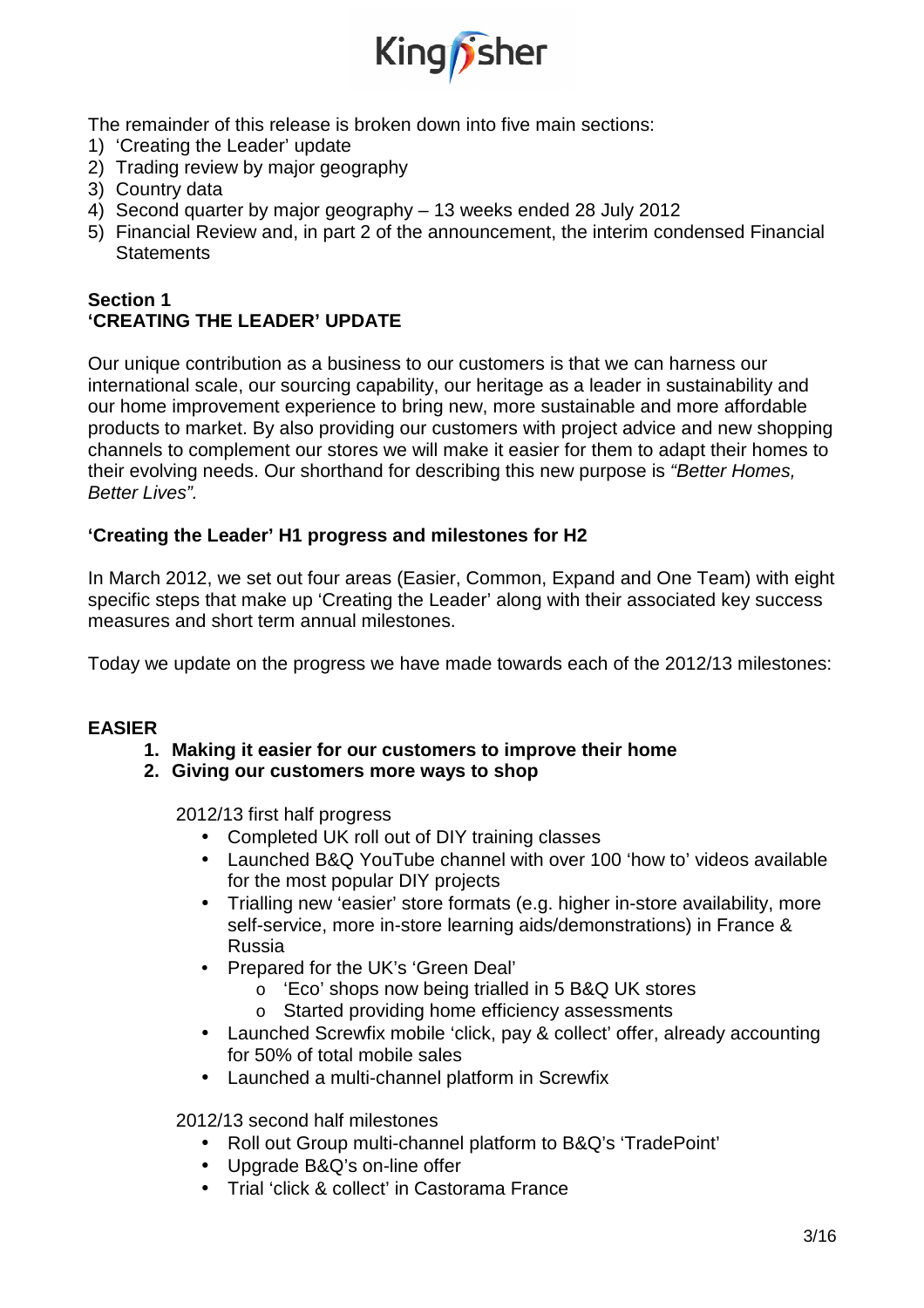

## **COMMON**

- **3. Building innovative common brands**
- **4. Driving efficiency and effectiveness everywhere**

2012/13 first half progress

- Grown the proportion of sales of direct sourced and common\* own brands, on track to reach full year targets
- Opened new direct sourcing office in Turkey
- Extended 'Trade' common own brands in Screwfix and Brico Dépôt
	- o Mid-range 'Titan' hand power tools launched in 2010 now being extended to other products e.g. vacuums and pressure washers
	- o Developed new 'Site' work wear brand
- Developed a Group-wide stock forecasting and replenishment IT solution, now in full roll out in B&Q UK & Ireland, improving availability and reducing stock levels
- Driven Group-wide cost efficiencies
	- o GNFR (Goods not for resale) savings secured from European-wide supply negotiations including marketing catalogue printing and store fixture and fittings costs
	- o SAP contract re-negotiated on a Group-wide basis and extended

2012/13 second half milestones

- 18% of sales to be direct sourced, 7% of sales to be common\* own brands
- Double direct sourcing in our developing markets (Poland, Russia, Turkey & China)
- Launch 'Site' workwear brand in Screwfix (replacing previous brands) and trial in Brico Dépôt
- Launch a new opening price point hand power tool range in Screwfix and Brico Dépôt under the brand name 'Energer'

\* common means same product or same supplier where common product is not possible due to market / legal reasons e.g. electrical extension cable which is the same supplier but with different electrical sockets

### **EXPAND**

- **5. Growing our presence in existing markets**
- **6. Expanding in new and developing markets**

2012/13 half year progress

- Opened 35 new stores (UK 28\*, France 2, Russia 1, Turkey 1 & Spain 3)
- Revamped and extended four Castorama France stores, 70% of stores now in modern format
- Successfully converted and integrated 28 Focus DIY stores, contributing 3% to B&Q total sales growth, pay back slightly ahead of expectations
- Secured site for a new small store model in China. Around a third of the size of a current B&Q China store, the trial store will target the Do-it-For-Me apartment design market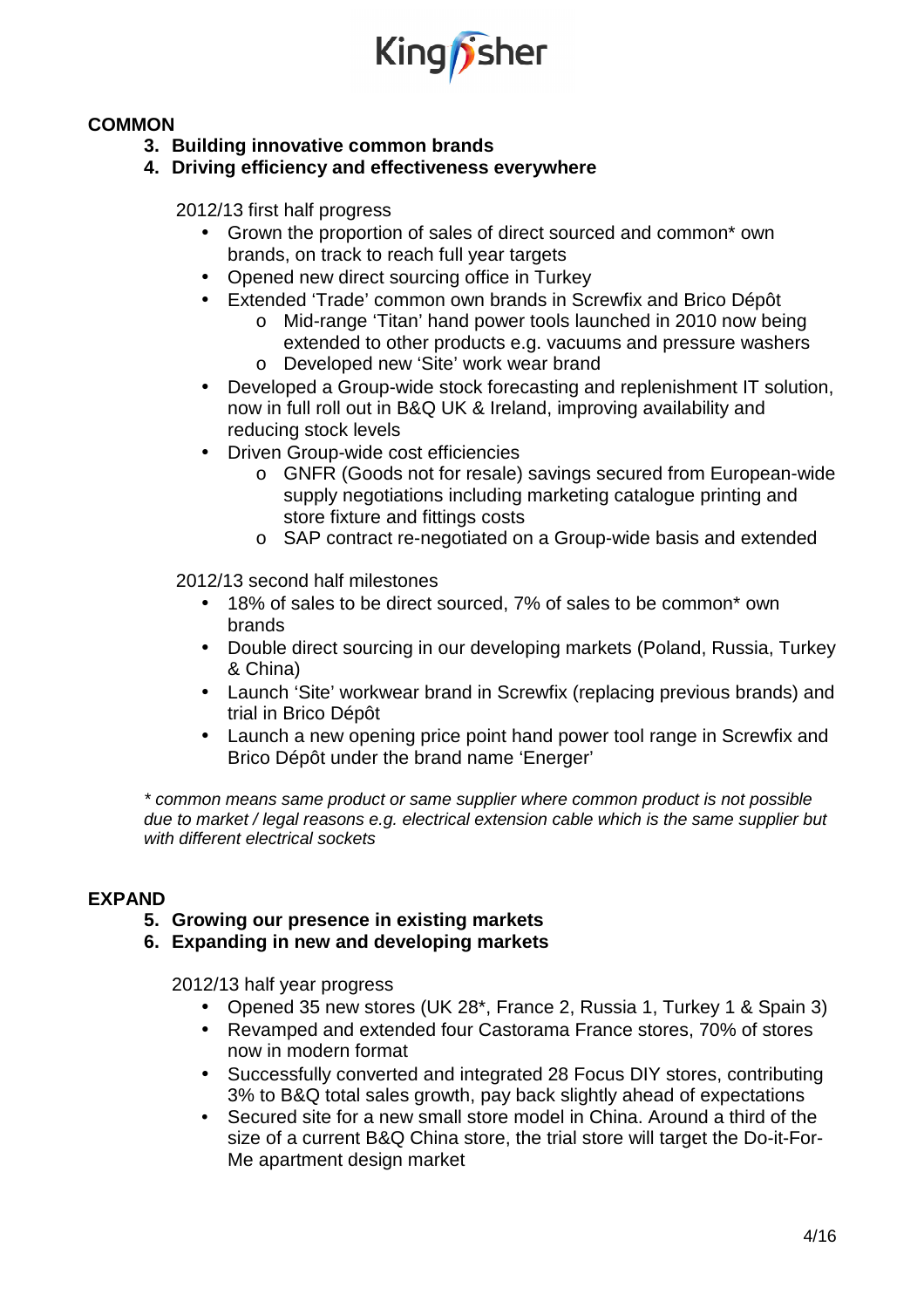

2012/13 second half milestones

- Open 37 new stores (UK 32\*, Poland 5)
- Revamp and extend one Castorama France store
- Trial a 4,000 $m^2$  standalone B&Q Design Centre store in China
	- o Based on the productive existing Design Centre area of the much larger (c10,000 $m^2$ ) 'Big Box' stores
	- o Incorporating higher levels of service in store, better displays, more exclusive Group own brand product, improved web offer and stock held centrally for home delivery
	- $\circ$  An additional P&L cost of around £3 million will be invested in H2 in this trial

\*principally Screwfix outlets

## **ONE TEAM**

- **7. Developing leaders and connecting people**
- **8. Sustainability: becoming 'Net Positive'**

2012/13 half year progress

- Launched the Kingfisher Academy
- Top 250 managers attended change management and finance training (including a deeper understanding of Kingfisher Economic Profit)
- Announced our new sustainability plan, becoming 'Net Positive'.
	- o Establishes our aim to give back more than we take: to seek to make a positive contribution to the world's future by having a net positive impact as a business.
	- o Four key priority areas established: timber, energy, innovation and communities
	- o Launched microsite at www.kingfisher.com/netpositive
	- o Targets set and agreed with all operating companies

2012/13 second half milestones

- Extend the Kingfisher Academy modules
- Formally launch 'Net Positive' and associated scorecard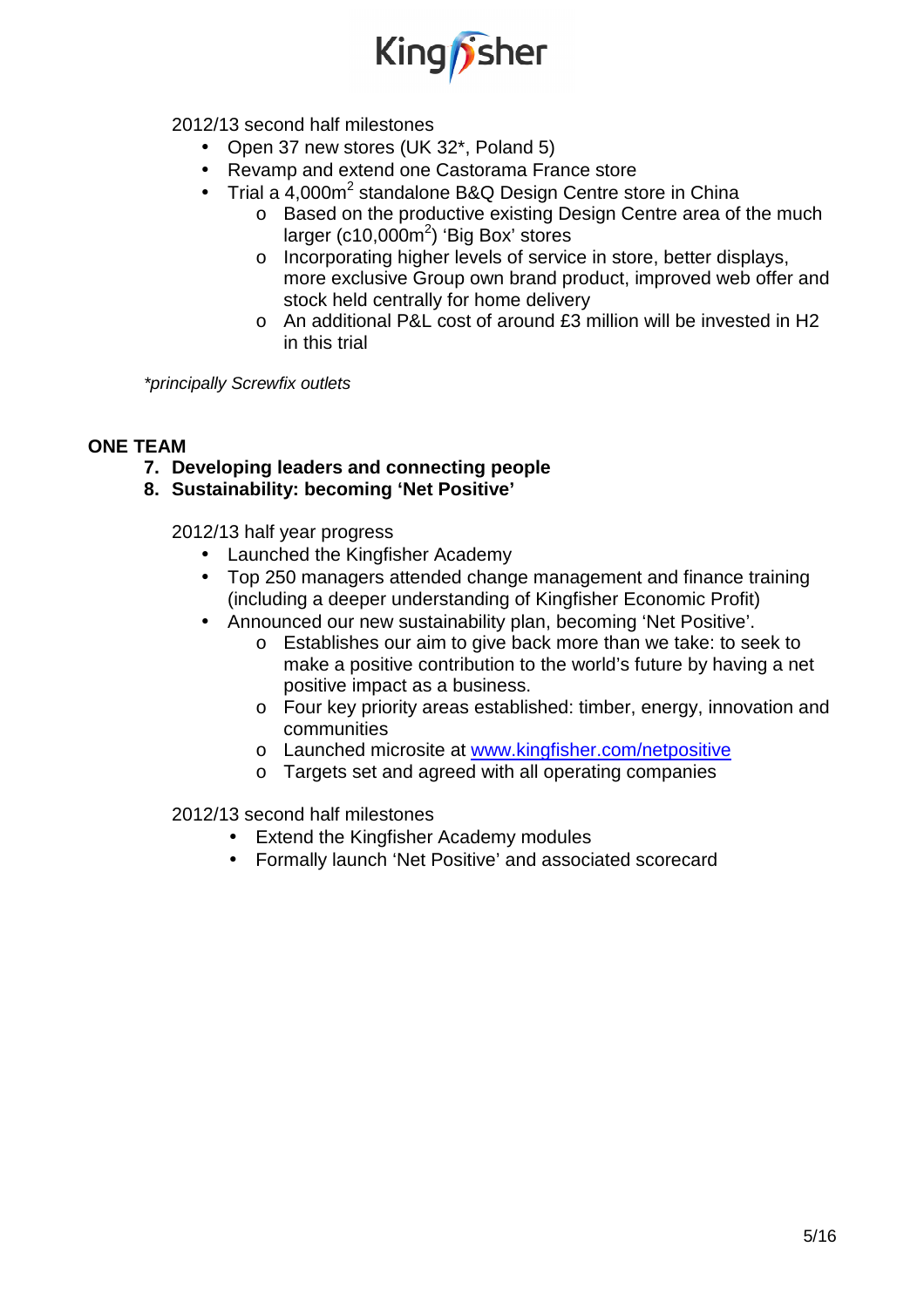

## **Section 2 TRADING REVIEW BY MAJOR GEOGRAPHY**

## **FRANCE**

| Sales £m                | 2012/13 | 2011/12 | % Reported<br>Change | % Constant<br>Change | $%$ LFL<br><b>Change</b> |
|-------------------------|---------|---------|----------------------|----------------------|--------------------------|
| France                  | 2,206   | 2,341   | (5.8)%               | 1.1%                 | $(0.6)$ %                |
|                         |         |         |                      |                      |                          |
| <b>Retail profit £m</b> | 2012/13 | 2011/12 | % Reported<br>Change | % Constant<br>Change |                          |

France 191 201 (4.9)% 2.0%

France includes Castorama and Brico Dépôt 2012/13: £1 = 1.23 euro (2011/12: 1.14 euro) **All trading commentary below is in constant currencies** 

## **Kingfisher France**

According to Banque de France data, which excludes the heavier trade market, sales for the home improvement market<sup>(1)</sup> were up 1.0%. The market was impacted by the unusually wet weather in Northern France with the worst weather-affected month of April seeing the market declining by 9%. In H1, Kingfisher France sales grew 1.1% to £2.2 billion (-0.6% LFL, +0.4% on a comparable store basis<sup>(1)</sup>). In the North of France, LFL sales were down 1.2% with footfall down around 2%. In the South of France, LFL sales and footfall were flat. Across the two businesses, one net new store was opened and five were revamped, adding around 1% new space.

Retail profit grew by 2.0%, slightly ahead of sales growth, with gross margin percentage up 10 basis points reflecting on-going sourcing initiatives offsetting some investment in pricing. Costs were also tightly controlled with £3 million of unplanned increased social charges on profit sharing schemes being absorbed in H1, with around a further £4 million expected to arise in H2.

**Castorama** total sales grew by 2.2% to £1.2 billion (-0.3% LFL, +1.4% on a comparable store basis<sup>(1)</sup>). Castorama continued to gain market share benefiting from its innovative 'Do-it-Smart' approach aimed at making home improvement projects easier for customers.

Sales of outdoor seasonal products were down around 2% impacted by the adverse weather. Sales of indoor and building products were up around 1% with sales of new kitchen and tiling ranges performing particularly well.

**Brico Dépôt**, which more specifically targets trade professionals and heavy DIYers, was impacted by the slower house building market, with new housing start and planning consent data<sup>(2)</sup> down around 3% for the last three months. Total sales were broadly flat at £1.0 billion (-0.9% LFL). New ranges introduced last year (e.g. heating and joinery ranges) performed particularly well (+20% LFL).

 $<sup>(1)</sup>$ Banque de France data is based on comparable store data, which includes relocated and extended stores</sup>  $^{(2)}$ Service de l'observation et des statistiques July 2012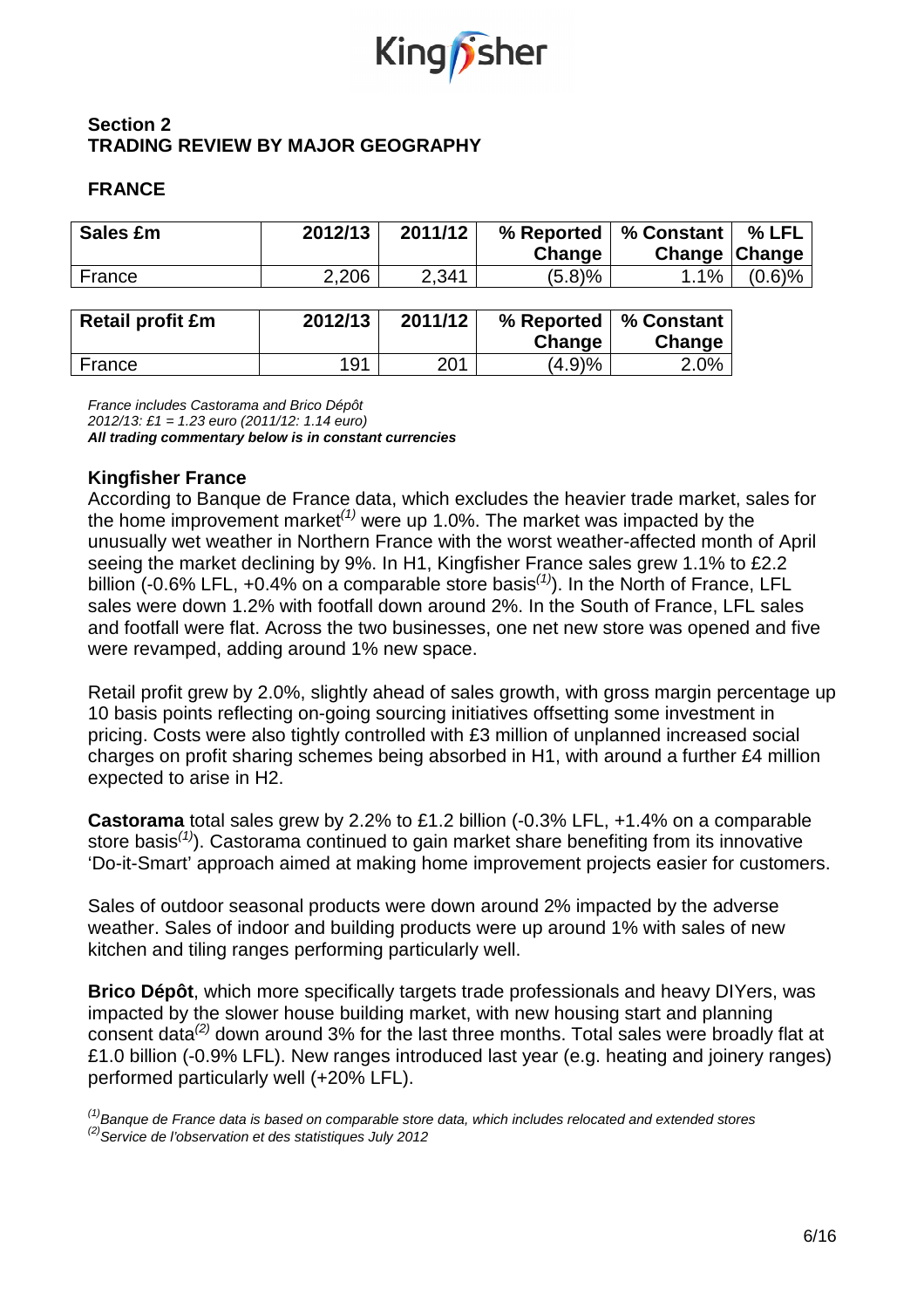

### **UK & IRELAND**

| Sales £m                | 2012/13 | 2011/12 | % Reported           | % Constant | % LFL  |
|-------------------------|---------|---------|----------------------|------------|--------|
|                         |         |         | Change               | Change     | Change |
| UK & Ireland            | 2,264   | 2,306   | (1.8)%               | (1.7)%     | (5.5)% |
|                         |         |         |                      |            |        |
| <b>Retail profit £m</b> | 2012/13 |         | $2011/12$ % Reported | % Constant |        |
|                         |         |         | Change               | Change     |        |
| UK & Ireland            | 145     | 182     | $(20.2)\%$           | $(20.2)\%$ |        |

UK & Ireland includes B&Q in the UK & Ireland and Screwfix

2012/13: £1 = 1.23 euro (2011/12: 1.14 euro)

**All trading commentary below is in constant currencies** 

## **Kingfisher UK & Ireland**

According to GfK, the market for the UK's leading home improvement retailers<sup>(1)</sup> was down around 6% across the first half, including seasonal ranges down 14%. The smaller tradesman market declined by 1% $^{(2)}$ .

Kingfisher UK & Ireland total sales were down 1.7% to £2.3 billion (-5.5% LFL) in a continuing challenging consumer environment which was further impacted by record adverse weather. Retail profit declined by 20.2% to £145 million principally reflecting weak seasonal sales, additional markdowns to clear seasonal stocks and accelerated range change.

**B&Q UK & Ireland's** total sales were down 3.0% (-6.0% LFL) to £2.0 billion. Sales of outdoor seasonal products were down around 11% with average footfall down 20% in the severely weather-affected weeks. Sales of building products were also impacted by the adverse weather. Sales of indoor decorative products were up as customers switched some of their home improvement activities indoors.

Retail profit declined by 24.1% to £125 million. Gross margins were down 40 basis points, despite on-going sourcing benefits, reflecting the markdowns needed to successfully clear seasonal stocks and the decision to accelerate clearance ahead of the national rollout of new, common own brand ranges of tiling and décor products into Q2. A strong focus on operating cost efficiencies continued and in addition a one-off construction related claim for around £5 million was settled and received.

**Screwfix** grew total sales by 8.9% to £273 million, despite the challenging smaller tradesman market $^{(2)}$ , benefiting from the continued rollout of new outlets, the success of 'click, pay & collect' and the more recent introduction of a mobile 'click, pay & collect' offer. Twenty-five new outlets were opened during H1, taking the total to 240. Around a further 30 new outlets are planned for H2.

Retail profit was up 19.1% to £20 million, reflecting the strong sales growth, gross margins benefiting from more direct sourcing, distribution efficiencies and continued tight cost control.

## **UK reporting**

B&Q and Screwfix are increasingly operating together, sharing a distribution network, jointly developing several major initiatives together including multi-channel and Eco and adopting a complementary strategy for UK growth. As a result, from next year (2013/14)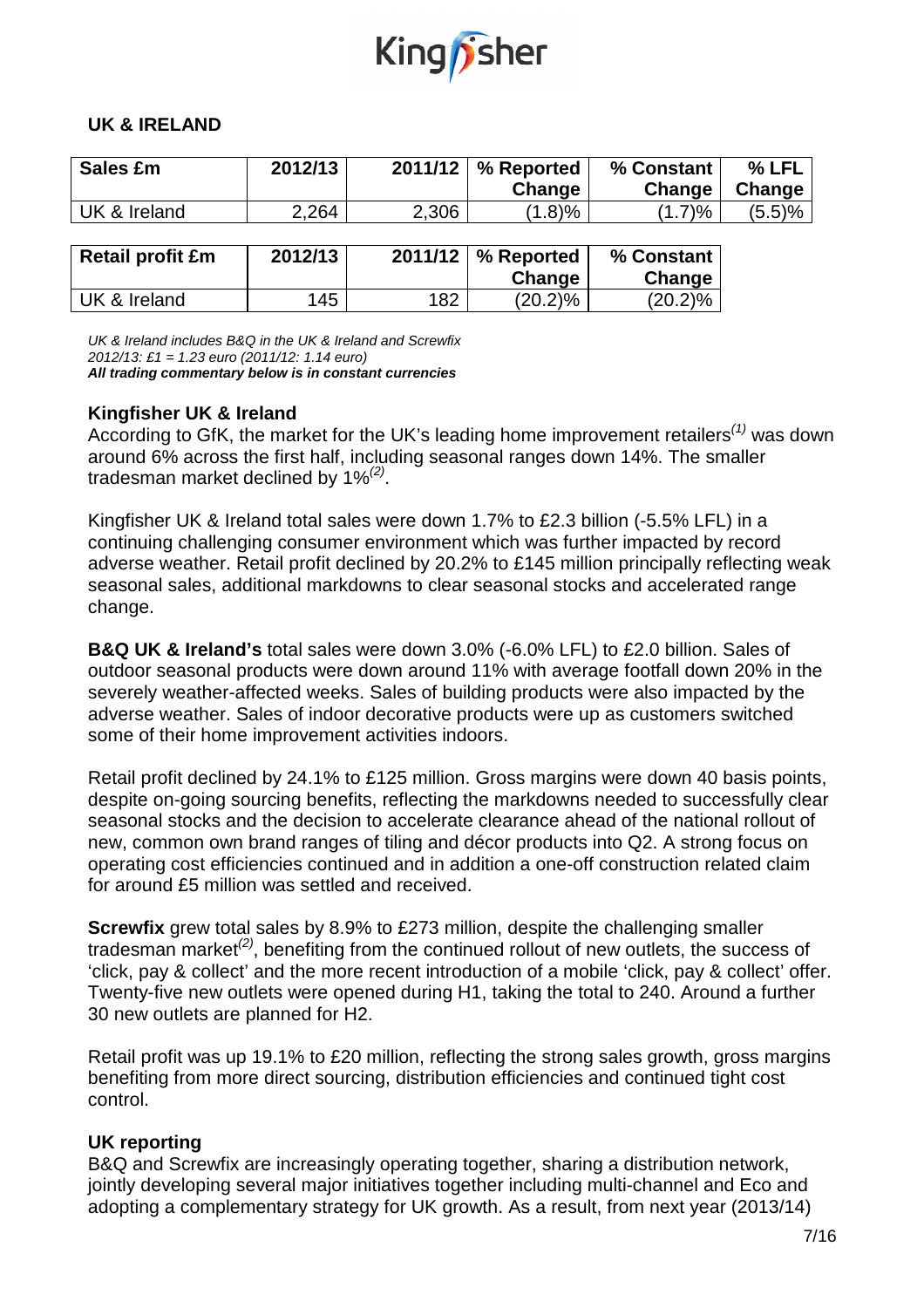

reporting in the UK will mirror our current practice in France and provide one overall profit figure along with a commentary on the sales performance of each major business.

 $^{(1)}$ This GfK data includes new space added but excludes certain retailers e.g. IKEA, Topps Tiles and other smaller independents

 $^{(2)}$  Based on the Builders' Merchants Federation lightside data April-June 2012

### **OTHER INTERNATIONAL**

| Sales £m            | 2012/13 | 2011/12 | % Reported<br>Change | % Constant<br>Change | % LFL<br>Change |
|---------------------|---------|---------|----------------------|----------------------|-----------------|
| Other International | 1,008   | .015    | (0.8)%               | 7.4%                 | $(1.0)\%$       |

| Retail profit £m    | 2012/13 |    | 2011/12   % Reported '<br>Change | % Constant<br>Change |
|---------------------|---------|----|----------------------------------|----------------------|
| Other International | 67      | 90 | $(25.3)\%$                       | $(15.1)\%$           |

Other International includes Poland, China, Spain, Russia, Turkey JV and Hornbach in Germany. Joint Venture (Koçtaş JV) and Associate (Hornbach) sales are not consolidated

2012/13: £1 = 1.23 euro (2011/12: 1.14 euro); 2012/13: £1 = 5.16 Polish zloty (2011/12: £1 = 4.54 Polish zloty) 2012/13: £1 = 9.99 Chinese renminbi (2011/12: £1 = 10.56 Chinese renminbi) **All trading commentary below is in constant currencies** 

**Other International** total sales increased by 7.4% to £1.0 billion (-1.0% LFL) driven by new store openings. However, the uncertain European economic backdrop and adverse weather impacted LFL sales and profitability in each of our territories with the exception of Russia. Retail profit declined by 15.1% to £67 million.

Five new stores opened during H1, three in Spain, one in Russia and one in Turkey, adding around 2% new space. There are five new stores planned for H2 all in Poland.

In **Eastern Europe** sales in **Poland** were up 2.3% (-4.1% LFL) to £513 million. Gross margins were held flat benefiting from sourcing initiatives offset by some investment in pricing in an on-going weak market. Tight cost control partially offset cost inflation resulting in a 12.6% decline in retail profit to £54 million. In **Russia,** where the economic backdrop remains relatively strong, sales were up 48.3% to £198 million (+19.3% LFL) benefiting from new store openings. Retail profit was £2 million, compared to a loss of £1 million in H1 last year. In **Turkey,** Kingfisher's 50% JV, Koçtaş, grew sales by 6.8% (-4.2% LFL) to £162 million reflecting a new store opening offset by weather impacted seasonal sales (e.g. cooling ranges) and a slower economic environment. Retail profit contribution was £5 million, 30.2% down year on year.

Elsewhere, Brico Dépôt **Spain** grew sales by 2.1% (-4.8% LFL) to £129 million driven by new store openings. Retail profit was £3 million, half the level of last year, reflecting a difficult market and £1 million of pre-opening costs after the resumption of new store openings. **Hornbach**, in which Kingfisher has a 21% economic interest, contributed £9 million to retail profit, down 22.9% on last year, largely reflecting a £5 million loss in Q1.

B&Q **China** sales declined by 5.5% (-4.7% LFL) to £168 million reflecting one less store compared with last year and a more challenging housing market than anticipated (down 7%\*). Losses of £6 million were flat year on year.

\*New property transaction sales for 17 cities in which B&Q operates July 2011-June 2012 according to the China Real Estate Exchange Centre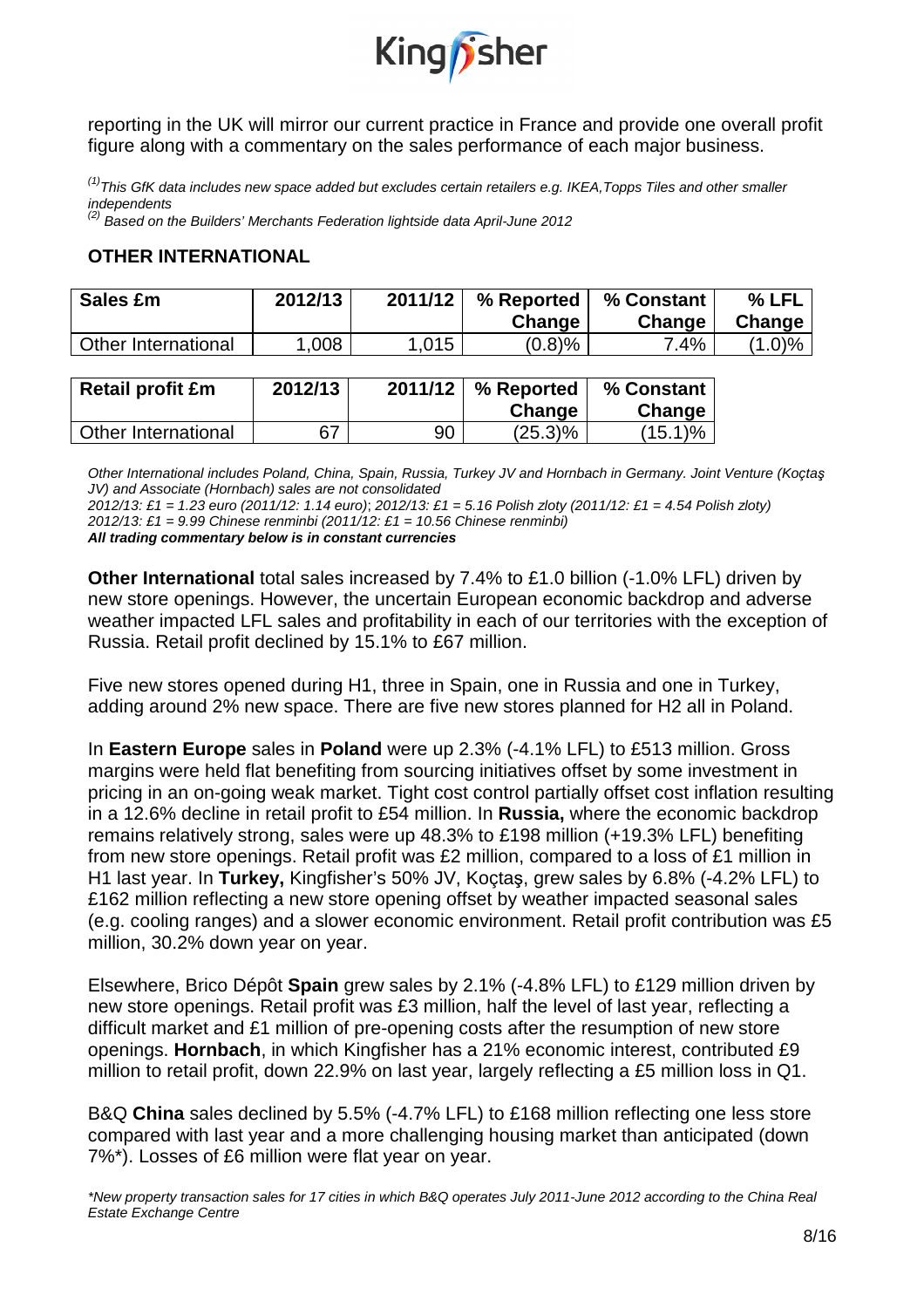

## **Section 3 COUNTRY DATA**

As at 28 July 2012

|                                  | <b>Store numbers</b> | <b>Selling space</b><br>(000s sq.m.) | <b>Employees</b><br>(FTE) |
|----------------------------------|----------------------|--------------------------------------|---------------------------|
| Castorama                        | 103                  | 1,075                                | 12,211                    |
| <b>Brico Dépôt</b>               | 103                  | 571                                  | 6,577                     |
| <b>Total France</b>              | 206                  | 1,646                                | 18,788                    |
| <b>B&amp;Q UK &amp; Ireland</b>  | 360                  | 2,587                                | 23,122                    |
| <b>Screwfix</b>                  | 240                  | 18                                   | 3,533                     |
| <b>Total UK &amp; Ireland</b>    | 600                  | 2,605                                | 26,655                    |
| Poland                           | 67                   | 493                                  | 10,912                    |
| China                            | 39                   | 325                                  | 4,482                     |
| Spain                            | 20                   | 116                                  | 1,108                     |
| <b>Russia</b>                    | 19                   | 170                                  | 2,681                     |
| Turkey JV                        | 37                   | 194                                  | 3,316                     |
| <b>Total Other International</b> | 182                  | 1,298                                | 22,499                    |
| <b>Total</b>                     | 988                  | 5,549                                | 67,942                    |

## **Section 4 SECOND QUARTER BY MAJOR GEOGRAPHY** – 13 weeks ended 28 July 2012

|                        | <b>Sales</b>  | % Total              | % Total                          | % LFL                             | Retail<br><b>Profit</b> | % Total              | % Total                          |
|------------------------|---------------|----------------------|----------------------------------|-----------------------------------|-------------------------|----------------------|----------------------------------|
|                        | 2012/13<br>£m | Change<br>(Reported) | Change<br>(Constant<br>currency) | Change<br>(Constant)<br>currency) | 2012/13<br>£m           | Change<br>(Reported) | Change<br>(Constant<br>currency) |
| France                 | 1,117         | (9.3)%               | 0.1%                             | (1.7)%                            | 113                     | (8.1)%               | 0.6%                             |
| UK & Ireland           | 1,159         | 3.7%                 | 3.9%                             | (0.3)%                            | 70                      | $(28.8)\%$           | $(28.8)\%$                       |
| Other<br>International | 570           | (2.1)%               | 8.6%                             | (0.2)%                            | 60                      | (20.9)%              | $(11.4)\%$                       |
| <b>Total Group</b>     | 2,846         | (2.9)%               | 3.2%                             | (0.8)%                            | 243                     | $(18.2)\%$           | $(12.7)\%$                       |

Note: Joint Venture (JV) and Associate sales are not consolidated. Retail profit is operating profit stated before central costs, exceptional items, amortisation of acquisition intangibles and the Group's share of interest and tax of JVs and associates.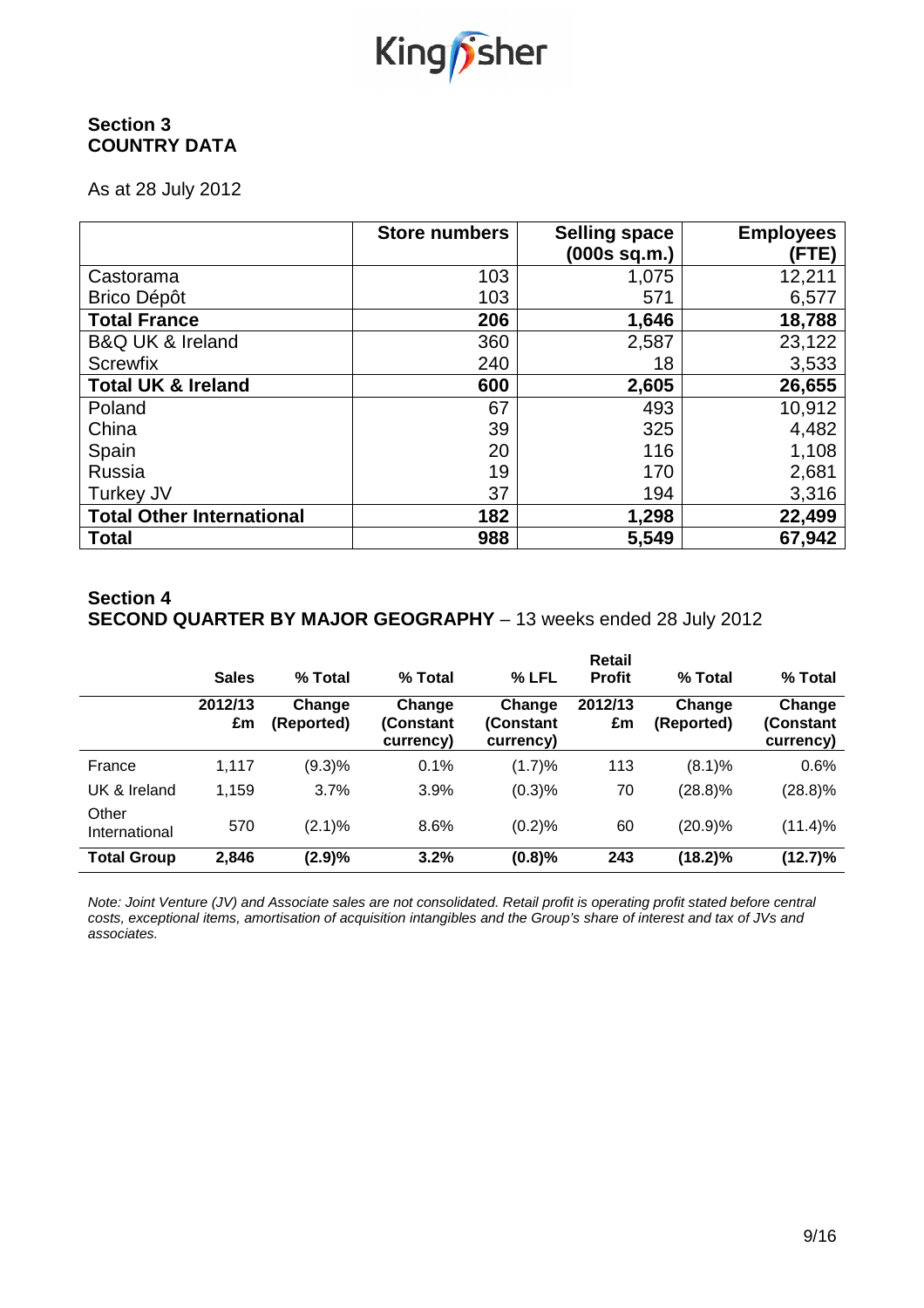

## **Section 5 FINANCIAL REVIEW**

A summary of the reported financial results for the six months ended 28 July 2012 is set out below:

|                                                | 2012/13<br>£m     | 2011/12<br>£m     | (Decrease)<br>/Increase |
|------------------------------------------------|-------------------|-------------------|-------------------------|
| <b>Sales</b>                                   | 5,478             | 5,662             | $(3.3)\%$               |
| Adjusted pre-tax profit                        | 371               | 439               | $(15.5)\%$              |
| Profit before taxation after exceptional items | 364               | 438               | $(16.9)\%$              |
| Adjusted basic earnings per share              | 11.5p             | 13.5p             | $(14.8)\%$              |
| <b>Dividends</b>                               | 3.09 <sub>p</sub> | 2.47 <sub>p</sub> | 25.1%                   |

A reconciliation of statutory profit to adjusted profit is set out below:

|                                              | 2012/13<br>£m | 2011/12<br>£m  | Decrease   |
|----------------------------------------------|---------------|----------------|------------|
| Profit before taxation                       | 364           | 438            | (16.9)%    |
| <b>Exceptional items</b>                     | 6             | $\blacksquare$ |            |
| Profit before exceptional items and taxation | 370           | 438            | $(15.5)\%$ |
| Financing fair value remeasurements          |               |                |            |
| Adjusted pre-tax profit                      | 371           | 439            | $(15.5)\%$ |

Profit after tax and EPS including all exceptional items for the six months ended 28 July 2012 are set out below:

|                  | 2012/13           | 2011/12 | Decrease   |
|------------------|-------------------|---------|------------|
| Profit after tax | £259m             | £320m   | $(19.1)\%$ |
| <b>Basic EPS</b> | 11.1 <sub>p</sub> | 13.7p   | $(19.0)\%$ |

### **Overview**

Total **sales** grew by 1.0% on a constant currency basis and declined by 3.3% to £5.5 billion (2011/12: £5.7 billion) on a reported rate basis. On a like-for-like basis, Group sales were down 2.8% (2011/12: +1.6%). During the period, a net additional 32 new stores were opened, including 25 Screwfix trade counters, taking the store network to 951 stores (excluding 37 Turkey JV stores).

**Retail profit** before exceptional items declined by 10.0% on a constant currency basis and by 14.7% to £403 million (2011/12: £473 million) on a reported rate basis. Including exceptional items, retail profit declined by 16.1% to £397 million (2011/12: £473 million).

The net **interest** charge for the six months was £4 million, down £1 million on the prior period. A breakdown of this is shown below.

**Profit before tax** declined by 16.9% to £364 million as a result of adverse weather patterns, challenging trading conditions and the currency translation impacts of a weaker euro and Polish zloty. After removing the impact of exceptional items and fair value remeasurements, **adjusted pre-tax profit** declined by 15.5% to £371 million.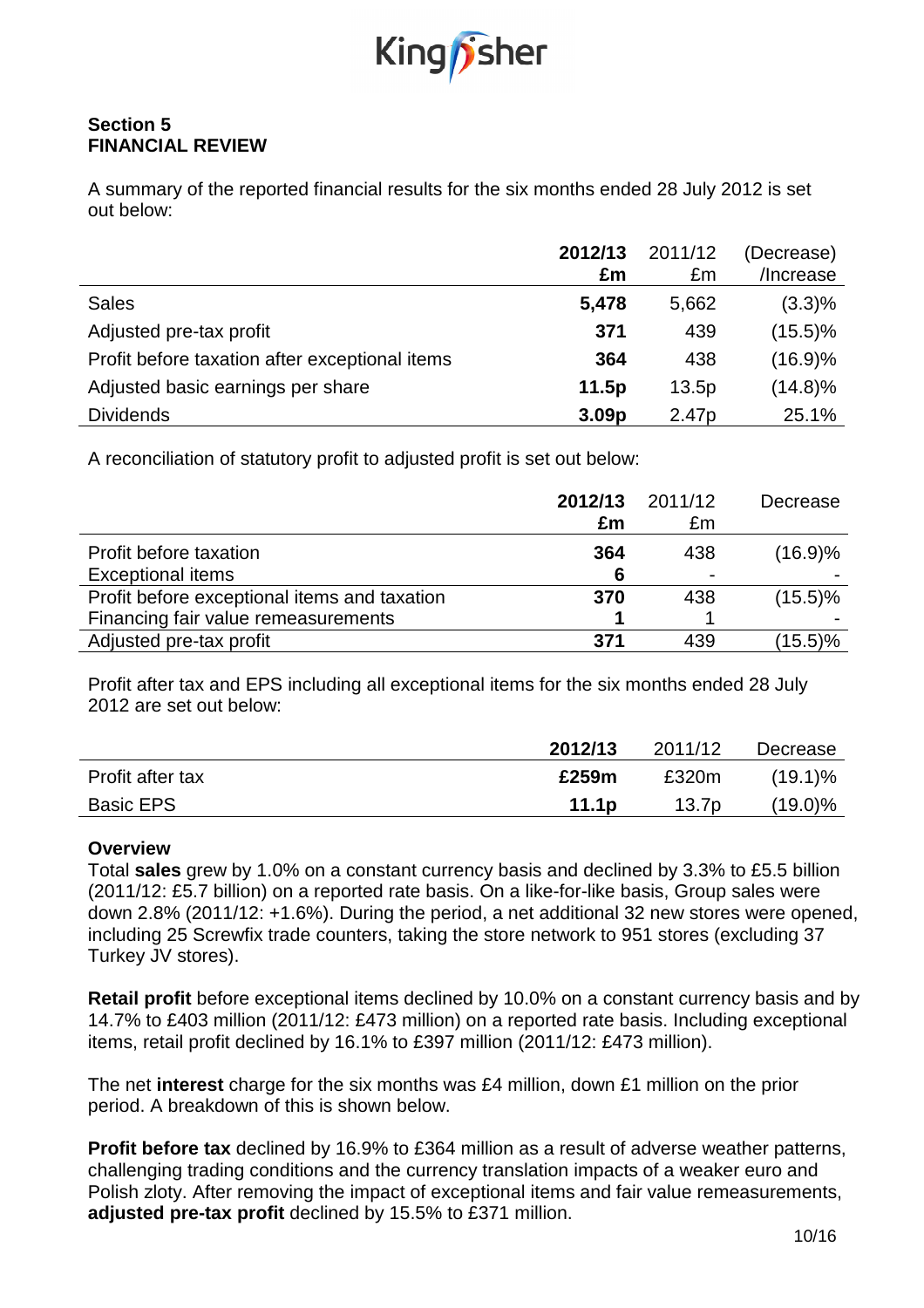

**Profit after tax** for the period was £259 million (2011/12: £320 million). This resulted in the Group recording a **basic EPS** of 11.1p in the period (2011/12: 13.7p).

Net **interest** charge has fallen by £1 million in the period. The breakdown is as follows:

|                                     | 2012/13 | 2011/12 |
|-------------------------------------|---------|---------|
|                                     | £m      | £m      |
| <b>Underlying net interest</b>      | (3)     | (4      |
| Financing fair value remeasurements | 11      |         |
| <b>Statutory net interest</b>       | 14      | (5      |
|                                     |         |         |

Underlying net interest has fallen by £1 million driven by a fall in interest on net debt, reflecting higher average levels of net cash, offset by an increase in the net pensions interest cost, principally due to a reduction in the asset return assumption.

### **Taxation**

The effective rate of tax, calculated on profit before exceptional items and prior year tax adjustments is 28% (2011/12: 28%).

| <b>Effective tax rate calculation</b> | <b>Profit</b>  | Tax | 2012/13       | 2011/12 |
|---------------------------------------|----------------|-----|---------------|---------|
|                                       | £m             | £m  | $\frac{6}{6}$ | $\%$    |
| Profit before tax and tax thereon     | 364            | 105 | 29            | 27      |
| Add exceptional loss and tax thereon  | 6              |     |               |         |
| Less prior year items                 | $\blacksquare$ |     |               |         |
| <b>Total - adjusted</b>               | 370            | 104 | 28            | 28      |

The overall rate of tax includes the impact of exceptional items and prior year tax adjustments. The impact of such items in the period was to raise the overall tax rate to 29%. In the prior year such items lowered the overall tax rate to 27%.

The Group's effective tax rate reflects the rates of tax and the proportion of profits generated in the various jurisdictions in which the Group operates. The statutory rates for the Group's main operating companies during 2012/13 are:

- UK 24%
- France 36.1%
- Poland 19%

Because of the large differences between these rates some fluctuation in the Group's effective tax rate is possible in the future. Whilst we will continue to plan our tax affairs efficiently and adopt a prudent approach towards providing for uncertain tax positions, we are aware that with pressure on government finances the tax cost of multi-nationals may increase over time.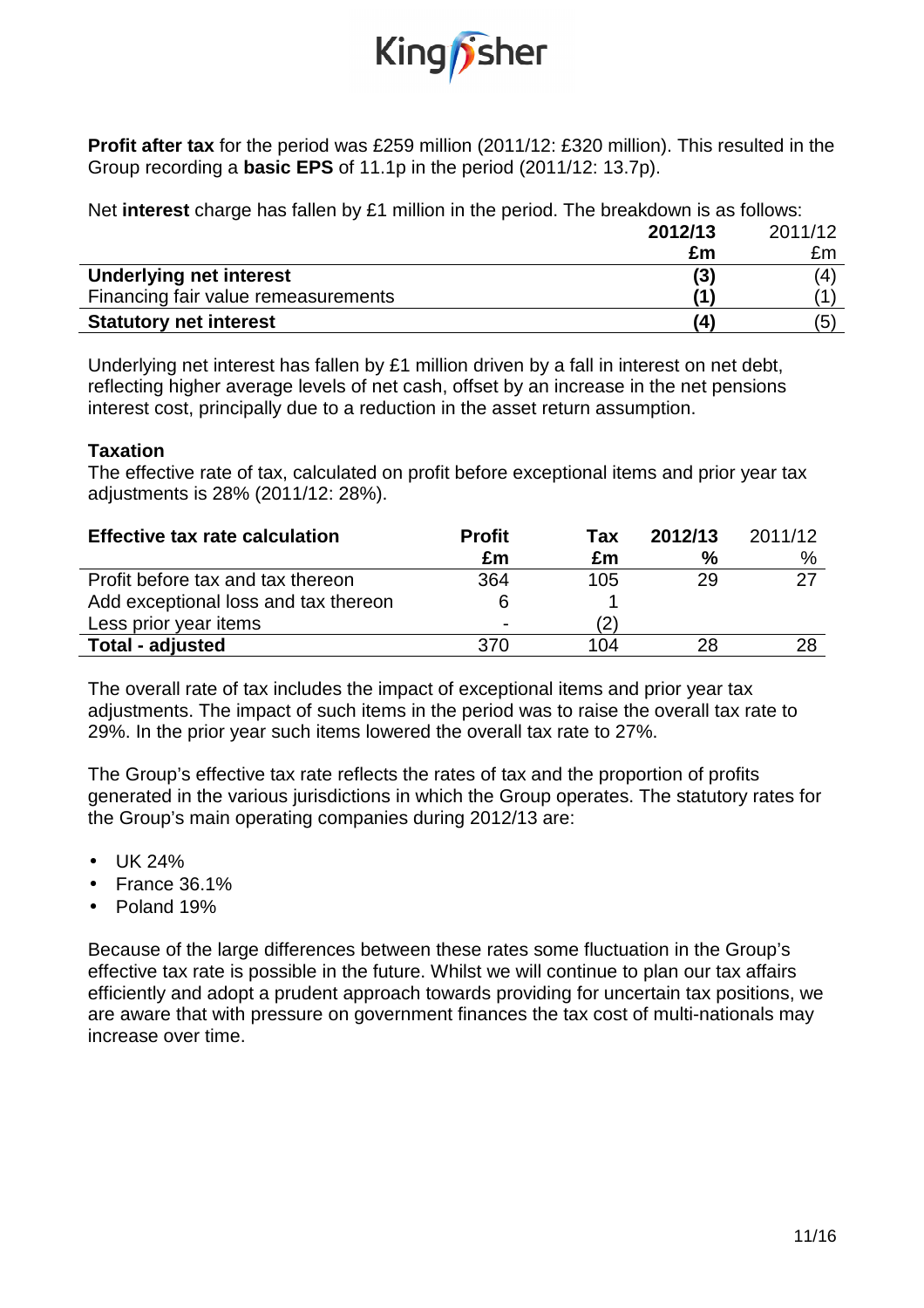

## **Exceptional items**

In the period the Group booked a net post-tax exceptional charge of £5 million (2011/12: £nil). The largest element is a £22 million reorganisation charge in the UK which is expected to pay back within 18 months from Q4 this year. The reorganisation includes streamlining:

- B&Q's store support office, repositioning it as a more agile, customer-focused operation. This reorganisation is the final phase of the successful 'Martini' initiative that simplified processes, reduced costs and improved customer service in stores and supply chain in recent years
- B&Q's kitchen, bathroom and bedroom business following the introduction of EDLP on these ranges. (EDLP - Every Day Low Pricing offers customers a consistently low price all year round. This results in a more even distribution of sales throughout the year and eliminates the need to resource the business for short term peaks)
- Kingfisher's IT services as the Group increasingly moves towards a common set of systems, including a number of services being consolidated with a third party

Netted against this charge are several exceptional credits comprising:

- A net pensions accounting credit of £11 million (2011/12: £nil), see the pensions section below for details
- A £1 million profit on disposal of properties (2011/12: £nil)
- A £4 million release (2011/12: £2 million) of an onerous property contract provision for idle stores either sublet or exited in the period
- Net tax credit on exceptional items of £1 million (2011/12: £nil)

### **Earnings per share**

Basic earnings per share in the period is 11.1p (2011/12: 13.7p). On a more comparable basis, removing the impact of exceptional items and financing fair value remeasurements, adjusted basic earnings per share is 11.5p (2011/12: 13.5p).

|                                            | 2012/13           | 2011/12          |
|--------------------------------------------|-------------------|------------------|
| Basic earnings per share                   | 11.1 <sub>p</sub> | 13.7p            |
| Exceptional items and financing fair value | 0.3p              | 0.1 <sub>p</sub> |
| remeasurements                             |                   |                  |
| Tax on exceptional and prior year items    | 0.1 <sub>D</sub>  | (0.3)p           |
| Adjusted earnings per share                | 11.5p             | 13.5p            |

### **Dividends**

The **interim dividend** has been calculated, as in the prior year, automatically as 35% of the prior year's total dividend. Any increase in the full year dividend is considered annually in March. As announced at the year end, the interim dividend is proposed at 3.09p per share (2011/12: 2.47p per share). The ex-dividend date will be 10 October 2012 and the dividend will be paid on 16 November 2012 to those shareholders who are on the Register of Members at the close of business on 12 October 2012. Shareholders are able to take this dividend as cash or in shares, through the Dividend Reinvestment Plan (DRIP). Shareholders who wish to elect for the DRIP for the forthcoming interim dividend but have not already done so must notify the Registrars, Computershare Investor Services plc, by 26 October 2012.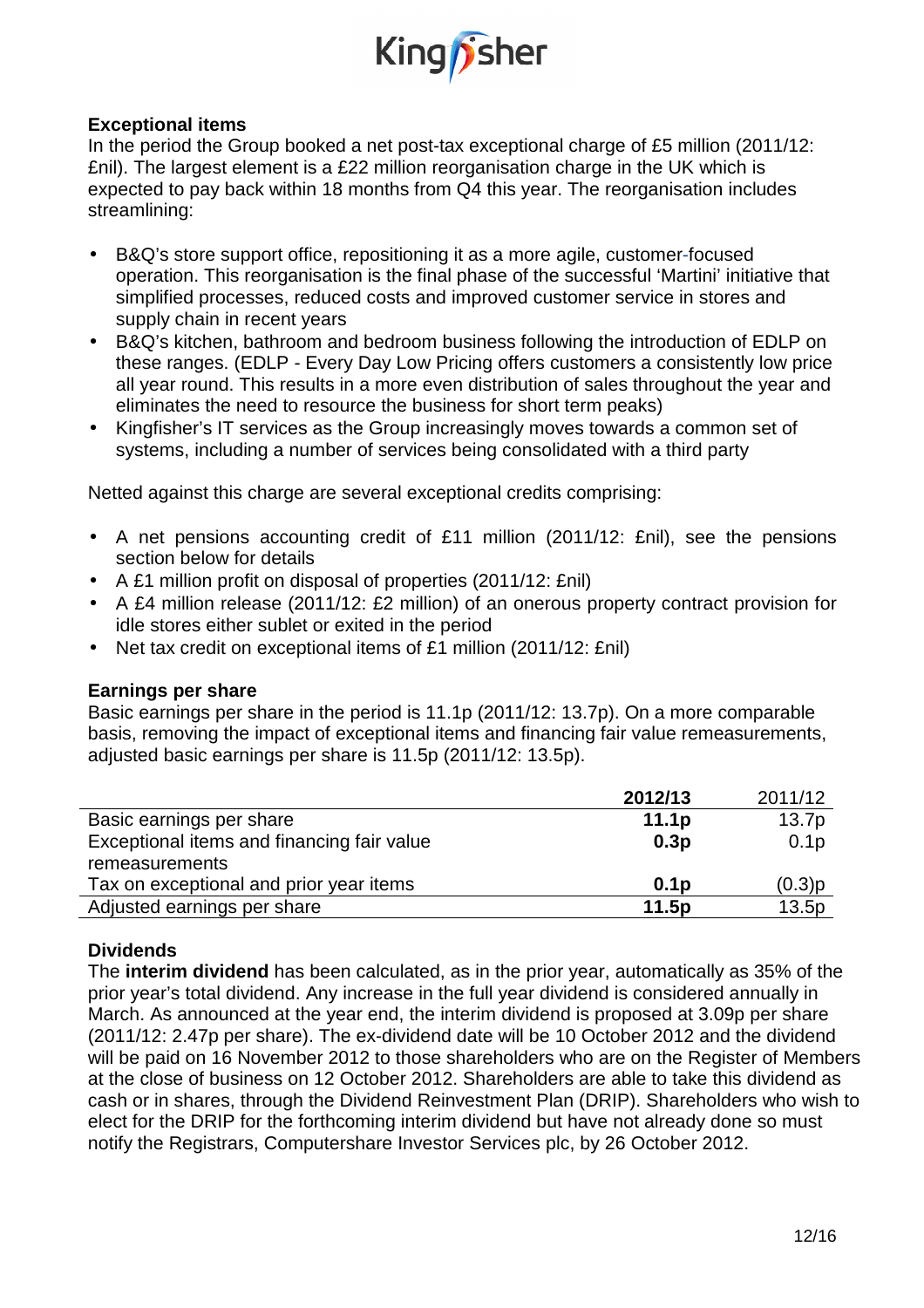

### **Free cash flow**

A reconciliation of free cash flow and cash flow movement in financial net debt/cash is set out below:

|                                                          | 2012/13 | 2011/12 |
|----------------------------------------------------------|---------|---------|
|                                                          | £m      | £m      |
| <b>Operating profit (before exceptional items)</b>       | 374     | 443     |
| Other non-cash items (1)                                 | 141     | 134     |
| Change in working capital                                | 55      | (170)   |
| Pensions and provisions (before exceptional items)       | (24)    | (26)    |
| Operating cash flow                                      | 546     | 381     |
| Net interest paid                                        | (4)     | (5)     |
| Tax paid                                                 | (74)    | (68)    |
| Gross capital expenditure (before strategic investments) | (172)   | (175)   |
| Disposal of assets                                       | 6       |         |
| <b>Free cash flow</b>                                    | 302     | 133     |
| Dividends paid                                           | (148)   | (121)   |
| Share purchase for employee incentive schemes            |         | (117)   |
| Strategic capex investments <sup>(2)</sup>               |         |         |
| - Focus                                                  |         | (24)    |
| - UK                                                     |         | (64)    |
| Other $(3)$                                              | 4       | (4)     |
| Cash flow movement in net cash/(debt)                    | 158     | (197)   |
| Opening net (debt)/cash                                  | (88)    | 14      |
| Other movement including foreign exchange                | (41)    | (3)     |
| <b>Closing net cash/(debt)</b>                           | 29      | (186)   |

 $<sup>(1)</sup>$  Includes depreciation and amortisation, share-based compensation charge, pre-exceptional non cash movement in</sup> pensions and provisions, share of post-tax results of JVs and associates and profit/loss on retail disposals.  $\alpha^{(2)}$  Investments of a one-off nature, such as bolt on acquisitions and buy outs of freeholds in existing leased stores.  $^{(3)}$  Includes dividends received from JVs and associates, issue of shares, business acquisitions and exceptional items

(excluding property disposals).

**Free cash flow** of £302 million was generated in the period (2011/12: £133 million) benefiting from the timing of stock purchases and month end payroll runs of around £150 million. This is expected to reverse in H2. In the prior period we invested additional funds outside of our normal 'free cash flow' with £88 million allocated to strategic capex investments and £117 million on acquiring our own shares. The strategic capex spend included £64 million in the UK where we had actively decided to purchase freeholds already occupied and £24 million on the acquisition of 29 Focus stores.

**Financial net cash** at the end of the period was £29 million (28 January 2012: £88 million net debt; 30 July 2011: £186 million net debt). The Group maintains a strong investment grade credit rating and has been upgraded during the period by two of the three rating agencies to BBB. The third agency remains at BBB- positive outlook. The Group has a £200 million committed facility that expires in 2016 and was undrawn at 28 July 2012. The next significant debt maturity is in November 2012 when the Group will repay bonds with a nominal value of €200 million.

The maturity profile of Kingfisher's debt is illustrated in the 'debt investors' area under 'Financial information' in the 'Investors & Media' section of the Kingfisher website: www.kingfisher.com/index.asp?pageid=76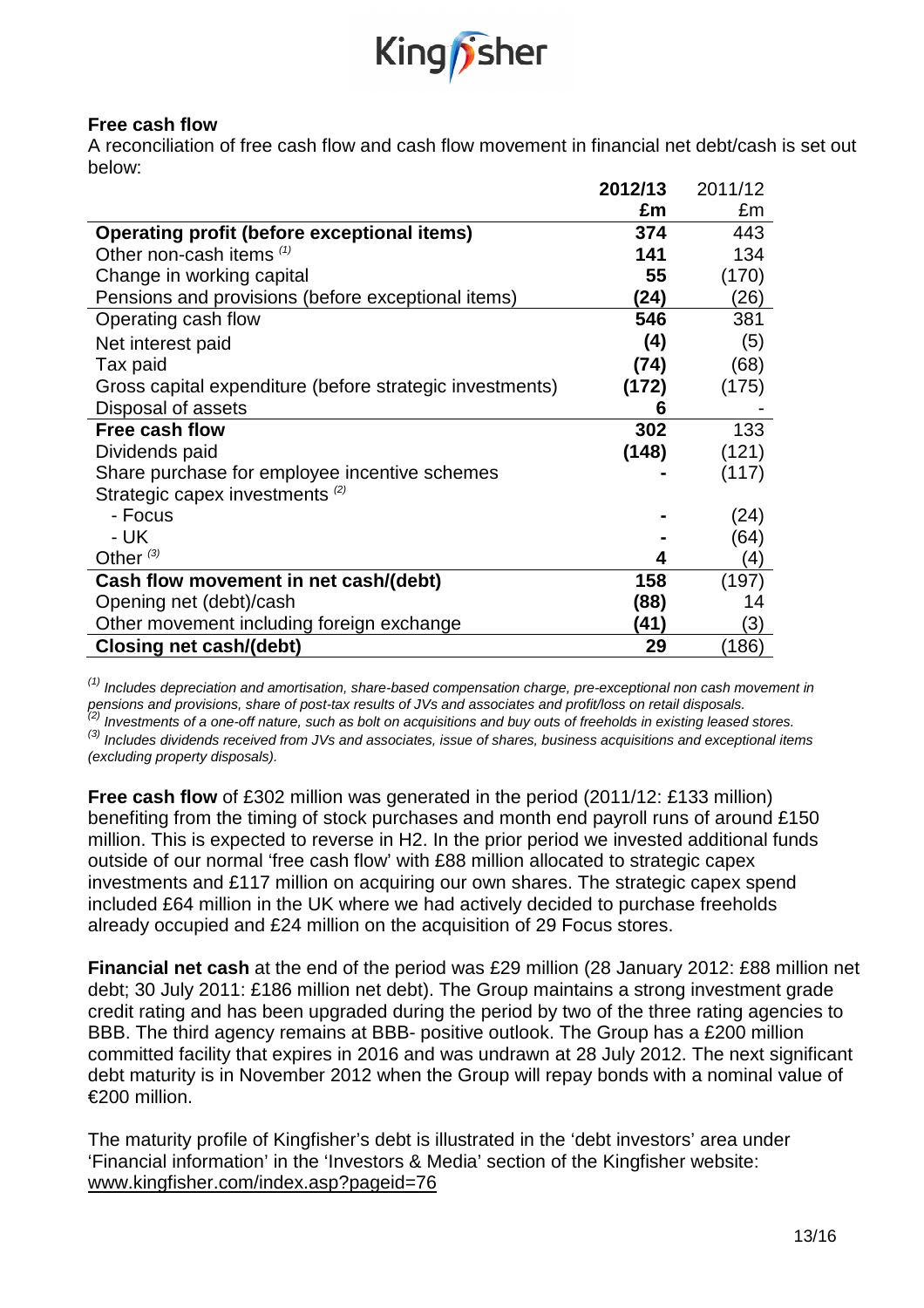

### **Pensions**

The IAS 19 **net pension position** at 28 July 2012 was a deficit of £44 million, compared with £15 million at 28 January 2012. The decline in the position since 28 January 2012 is principally due to actuarial losses of £66 million offset by a £27 million curtailment gain.

During the period, and following consultation with the active members, the UK final salary pension scheme was closed to future benefit accrual with effect from 30 June 2012. The scheme had been closed to new entrants in 2004. A net exceptional pensions accounting credit of £11 million has been recognised. This includes a £27 million non-cash curtailment gain, representing the one-off reduction in accounting liabilities as benefits are no longer linked to future salary increases other than in line with inflation. It is offset by a £16 million charge for transitional payments to the active members. From July 2012 an enhanced defined contribution scheme has been offered to all UK employees and it is expected that the reduction in cash contributions to the final salary scheme will largely be offset by higher contributions to the defined contribution scheme.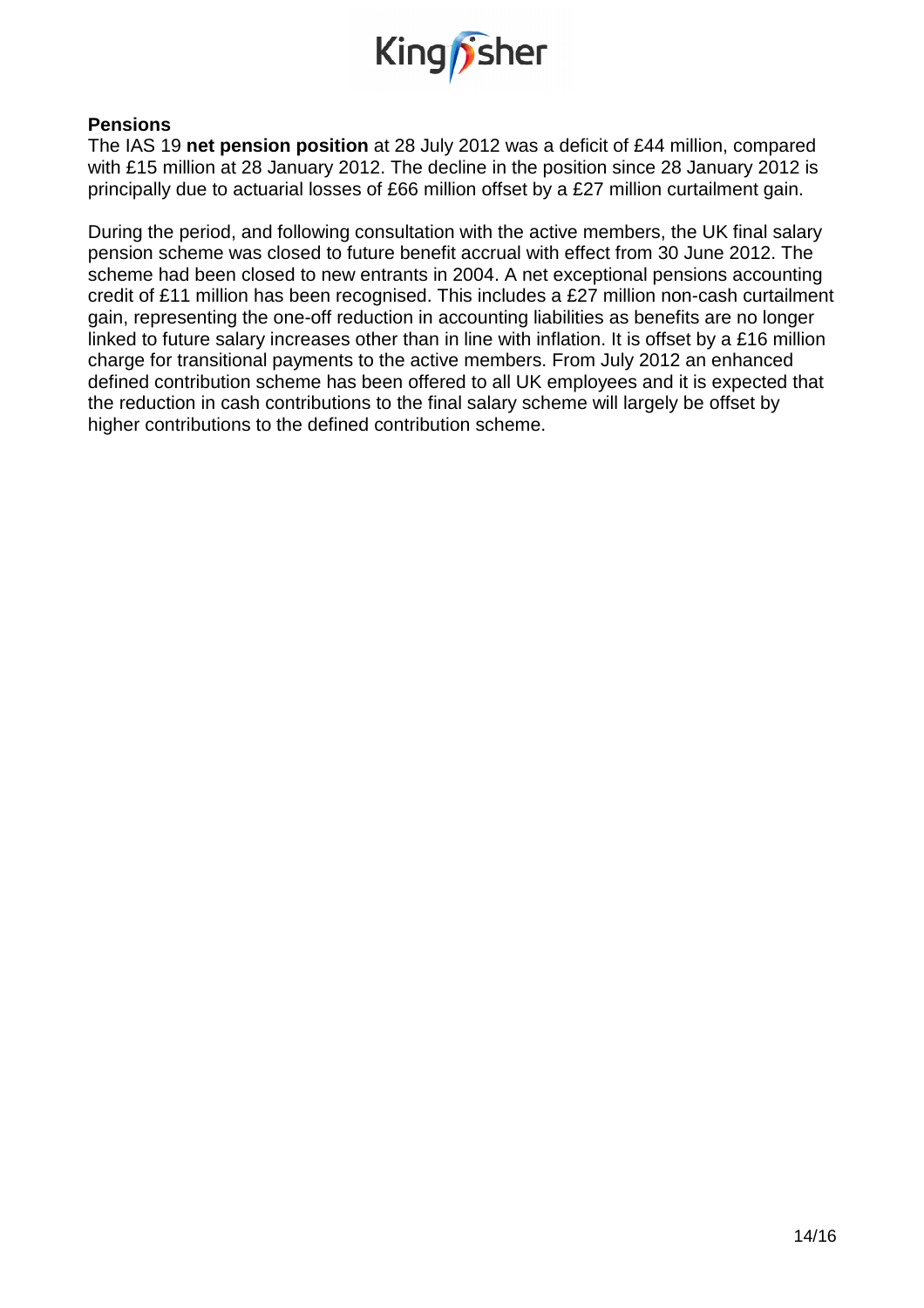

## **Risks**

The Board considers risk assessment, identification of mitigating actions and internal control to be fundamental to achieving Kingfisher's strategic objectives. The Board considers that the principal risks to achieving its objectives, which remain unchanged from those set in the 2011/12 Annual Report and Accounts, are summarised below:

- Failure to drive demand and deliver value through the easier initiatives
- Failure to invest in the systems and supply chain platforms necessary to maintain either competitive parity or advantage, amongst online or multi-national competitors
- Failure to 'unlock' the potential to generate further shareholder value through the optimisation of combined purchasing and commercial synergies, while retaining accountability at the Operating Companies
- Increased exposure to reputational damage resulting from significant product or service failures, due to poor quality of design, manufacture or installation, as the Group continues to invest in own brand and sourcing
- Uncertainty surrounding the resilience of the global economy and the future of the Eurozone continues to impact both consumer confidence and the long-term sustainability and capabilities of the Group's supplier base
- As retailing is changing due to the growth of online and multi-channel retailers, a failure to adapt the Group's business model and take advantage of the opportunities created by changes in technology, could result in being unable to maintain and grow market position
- Not making the necessary investment in our people to ensure that the Group has the appropriate calibre of staff, skills and experience
- The impact on Kingfisher's reputation and brand arising from a major environmental or ethical failure, a significant corporate fraud or material non-compliance with legislative or regulatory requirements resulting in punitive or custodial sentences

Further details of the Group risks and risk management process can be found on pages 18 to 20 of the 2011/12 Annual Report and Accounts.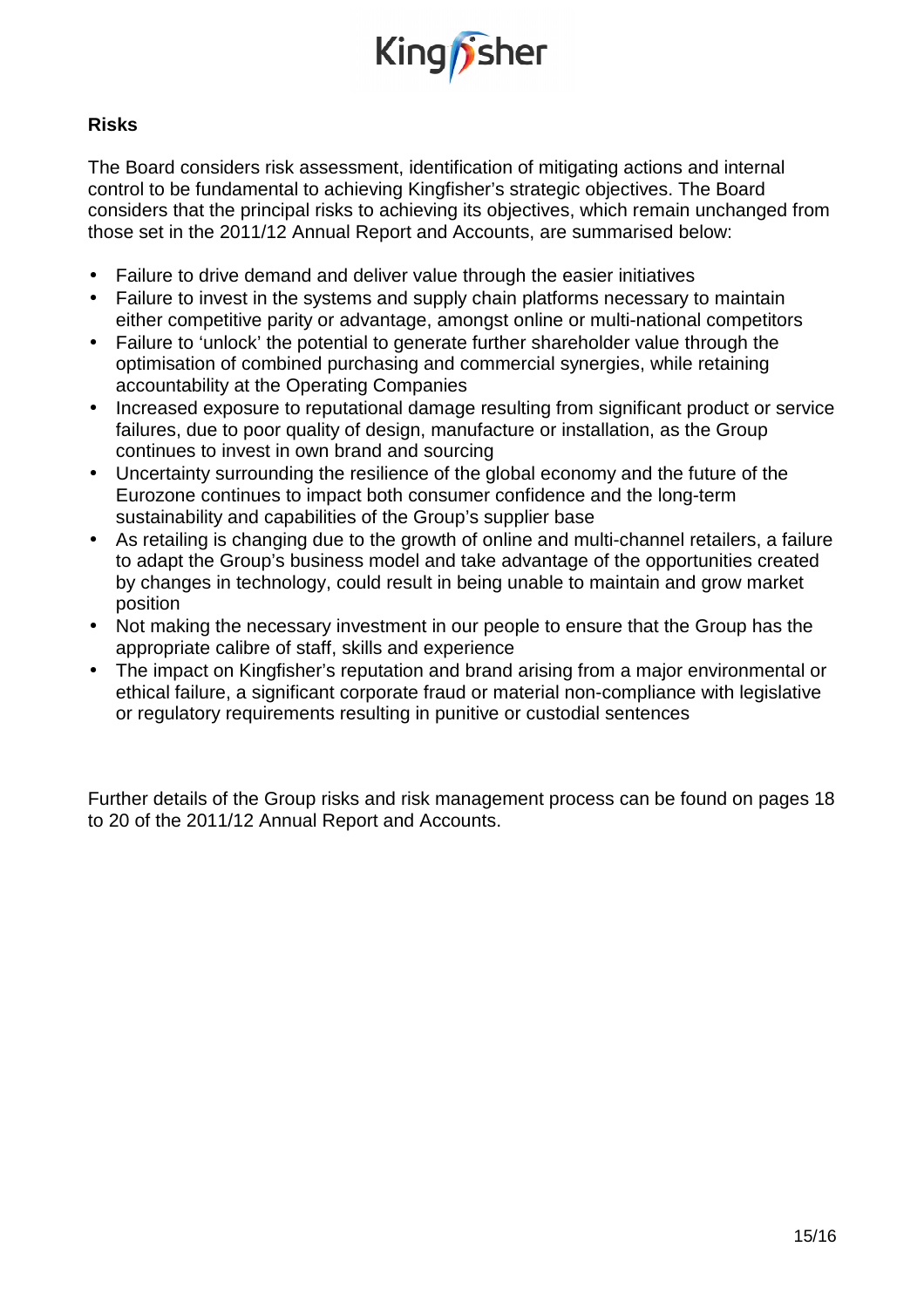

### **Forward-looking statements**

This press release contains certain statements that are forward-looking and are therefore subject to risks, assumptions and uncertainties that could cause actual results to differ materially from those expressed or implied because they relate to future events. These forward-looking statements include, but are not limited to, statements relating to the Company's expectations around the company's programme known as 'Creating the Leader' and its associated eight steps.

Forward-looking statements can be identified by the use of relevant terminology including the words: "believes", "estimates", "anticipates", "expects", "intends", "plans", "goal", "target", "aim", "may", "will", "would", "could" or "should" or, in each case, their negative or other variations or comparable terminology and include all matters that are not historical facts. They appear in a number of places throughout this press release and include statements regarding our intentions, beliefs or current expectations and those of our officers, directors and employees concerning, amongst other things, our results of operations, financial condition, changes in tax rates, liquidity, prospects, growth, strategies and the businesses we operate.

Other factors that could cause actual results to differ materially from those estimated by the forward-looking statements include, but are not limited to, global economic business conditions, monetary and interest rate policies, foreign currency exchange rates, equity and property prices, the impact of competition, inflation and deflation, changes to regulations, taxes and legislation, changes to consumer saving and spending habits; and our success in managing these factors.

Consequently, our actual future financial condition, performance and results could differ materially from the plans, goals and expectations set out in our forward-looking statements and reliance should not be placed on any forward-looking statement. The Company undertakes no obligation to publicly update any forward-looking statement, whether as a result of new information, future events or otherwise. Nothing in this press release should be construed as a profit forecast.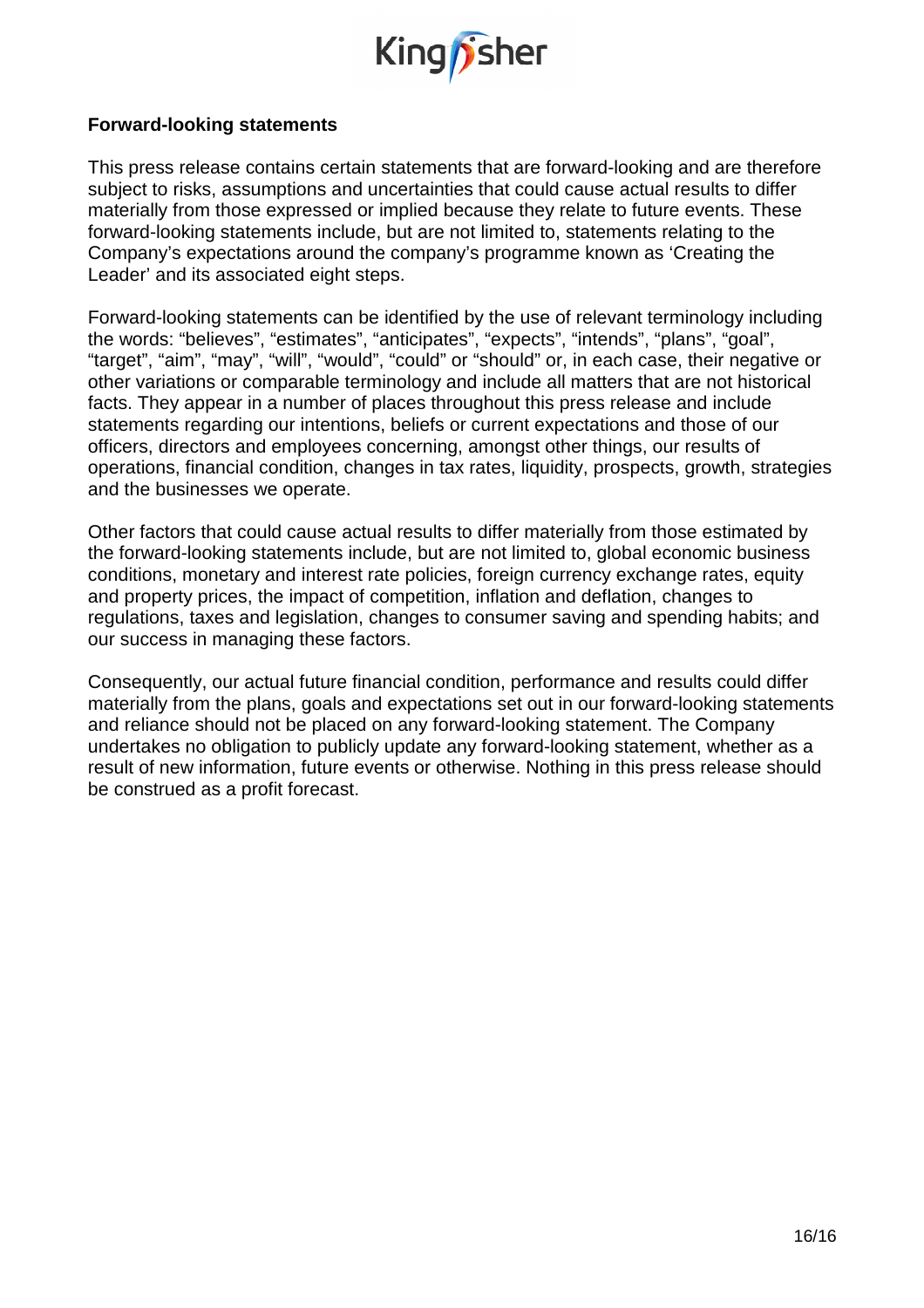# **2012/13 INTERIM CONDENSED FINANCIAL STATEMENTS (UNAUDITED)**

### **CONSOLIDATED INCOME STATEMENT**

|                                    |              |                | Half year ended 28 July 2012 |                          | Half year ended 30 July 2011 |                          |          |
|------------------------------------|--------------|----------------|------------------------------|--------------------------|------------------------------|--------------------------|----------|
|                                    |              | <b>Before</b>  | Exceptional                  |                          | <b>Before</b>                | Exceptional              |          |
|                                    |              | exceptional    | items                        |                          | exceptional                  | items                    |          |
| £ millions                         | <b>Notes</b> | items          | (note 5)                     | Total                    | items                        | (note 5)                 | Total    |
| <b>Sales</b>                       | 4            | 5,478          | $\blacksquare$               | 5,478                    | 5,662                        | $\blacksquare$           | 5,662    |
| Cost of sales                      |              | (3, 453)       | $\qquad \qquad \blacksquare$ | (3, 453)                 | (3, 559)                     | $\overline{\phantom{a}}$ | (3, 559) |
| <b>Gross profit</b>                |              | 2,025          | ÷,                           | 2,025                    | 2,103                        | $\blacksquare$           | 2,103    |
| Selling and distribution           |              |                |                              |                          |                              |                          |          |
| expenses                           |              | (1, 406)       | 4                            | (1, 402)                 | (1, 407)                     |                          | (1, 407) |
| Administrative expenses            |              | (271)          | (11)                         | (282)                    | (282)                        |                          | (282)    |
| Other income                       |              | 19             | 1                            | 20                       | 16                           |                          | 16       |
| Share of post-tax results of joint |              |                |                              |                          |                              |                          |          |
| ventures and associates            |              | $\overline{7}$ |                              | $\overline{\phantom{a}}$ | 13                           |                          | 13       |
| <b>Operating profit</b>            |              | 374            | (6)                          | 368                      | 443                          |                          | 443      |
|                                    |              |                |                              |                          |                              |                          |          |
| Analysed as:                       |              |                |                              |                          |                              |                          |          |
| <b>Retail profit</b>               | 4            | 403            | (6)                          | 397                      | 473                          | $\blacksquare$           | 473      |
| Central costs                      |              | (22)           |                              | (22)                     | (21)                         |                          | (21)     |
| Share of interest and tax of joint |              |                |                              |                          |                              |                          |          |
| ventures and associates            |              | (7)            |                              | (7)                      | (9)                          |                          | (9)      |
|                                    |              |                |                              |                          |                              |                          |          |
| Finance costs                      |              | (11)           |                              | (11)                     | (12)                         |                          | (12)     |
| Finance income                     |              | 7              |                              | 7                        | 7                            |                          | 7        |
| Net finance costs                  | 6            | (4)            | ä,                           | (4)                      | (5)                          | $\overline{\phantom{a}}$ | (5)      |
| <b>Profit before taxation</b>      |              | 370            | (6)                          | 364                      | 438                          | ä,                       | 438      |
| Income tax expense                 | 7            | (106)          | 1                            | (105)                    | (118)                        |                          | (118)    |
| Profit for the period              |              | 264            | $\overline{(5)}$             | 259                      | 320                          |                          | 320      |
|                                    |              |                |                              |                          |                              |                          |          |
| Attributable to:                   |              |                |                              |                          |                              |                          |          |
| Equity shareholders of the         |              |                |                              |                          |                              |                          |          |
| Company                            |              |                |                              | 259                      |                              |                          | 321      |
| Non-controlling interests          |              |                |                              |                          |                              |                          | (1)      |
|                                    |              |                |                              | 259                      |                              |                          | 320      |
|                                    |              |                |                              |                          |                              |                          |          |
| <b>Earnings per share</b>          | 8            |                |                              |                          |                              |                          |          |
| <b>Basic</b>                       |              |                |                              | 11.1p                    |                              |                          | 13.7p    |
| <b>Diluted</b>                     |              |                |                              | 10.9p                    |                              |                          | 13.5p    |
| Adjusted basic                     |              |                |                              | 11.5p                    |                              |                          | 13.5p    |
| Adjusted diluted                   |              |                |                              | 11.2p                    |                              |                          | 13.2p    |

The proposed interim dividend for the period ended 28 July 2012 is 3.09p per share.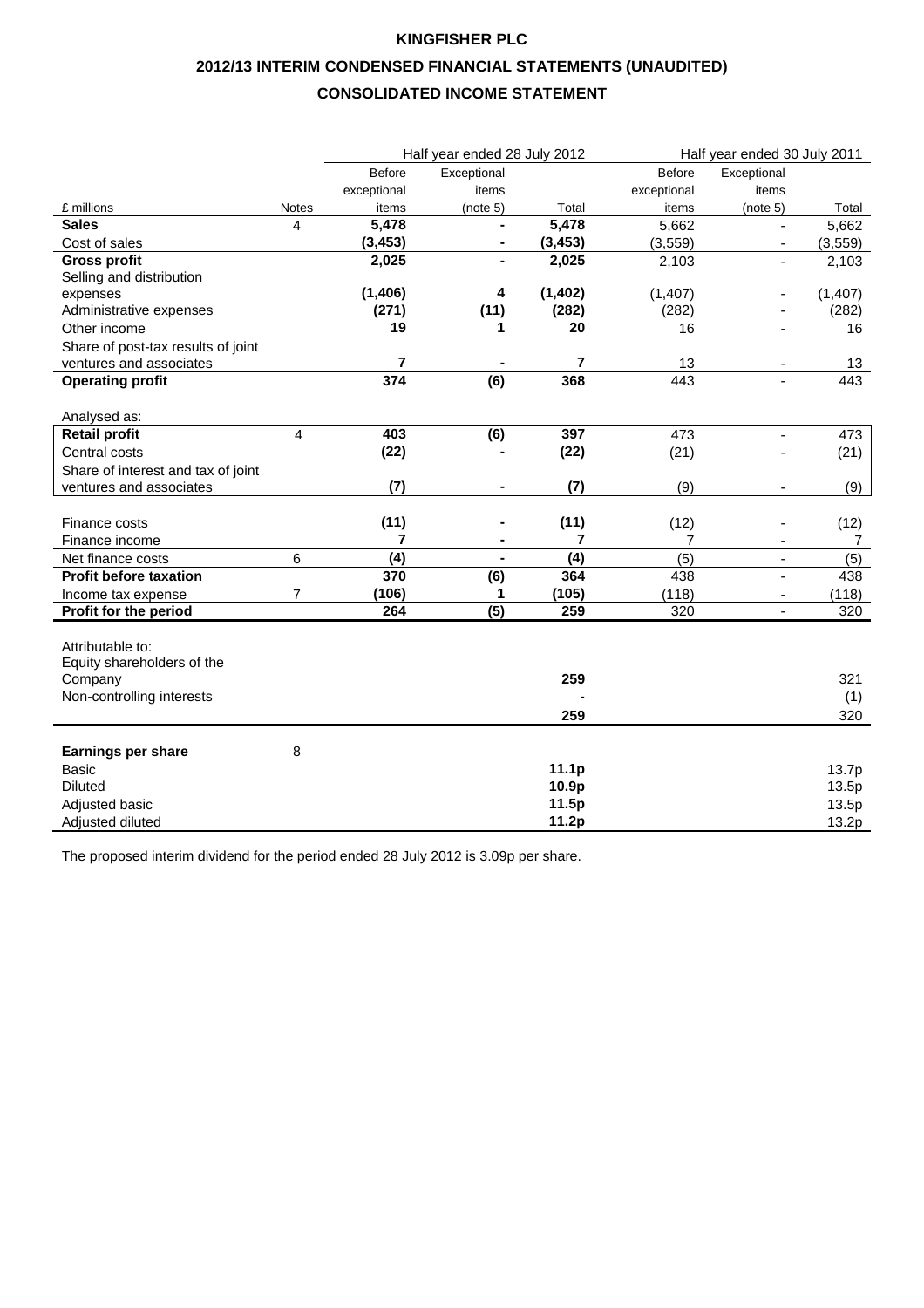# **2012/13 INTERIM CONDENSED FINANCIAL STATEMENTS (UNAUDITED)**

### **CONSOLIDATED INCOME STATEMENT**

|                                                            |                | Year ended 28 January 2012 |             |         |  |
|------------------------------------------------------------|----------------|----------------------------|-------------|---------|--|
|                                                            |                | <b>Before</b>              | Exceptional |         |  |
|                                                            |                | exceptional                | items       |         |  |
| £ millions                                                 | <b>Notes</b>   | items                      | (note 5)    | Total   |  |
| <b>Sales</b>                                               | 4              | 10,831                     |             | 10,831  |  |
| Cost of sales                                              |                | (6,748)                    |             | (6,748) |  |
| <b>Gross profit</b>                                        |                | 4,083                      |             | 4,083   |  |
| Selling and distribution expenses                          |                | (2,769)                    | (9)         | (2,778) |  |
| Administrative expenses                                    |                | (560)                      |             | (560)   |  |
| Other income                                               |                | 33                         | (3)         | 30      |  |
| Share of post-tax results of joint ventures and associates |                | 32                         |             | 32      |  |
| <b>Operating profit</b>                                    |                | 819                        | (12)        | 807     |  |
|                                                            |                |                            |             |         |  |
| Analysed as:                                               |                |                            |             |         |  |
| <b>Retail profit</b>                                       | 4              | 882                        | (12)        | 870     |  |
| Central costs                                              |                | (43)                       |             | (43)    |  |
| Share of interest and tax of joint ventures and associates |                | (20)                       |             | (20)    |  |
|                                                            |                |                            |             |         |  |
| Finance costs                                              |                | (31)                       |             | (31)    |  |
| Finance income                                             |                | 21                         |             | 21      |  |
| Net finance costs                                          | 6              | (10)                       |             | (10)    |  |
| <b>Profit before taxation</b>                              |                | 809                        | (12)        | 797     |  |
| Income tax expense                                         | $\overline{7}$ | (165)                      | 7           | (158)   |  |
| Profit for the year                                        |                | 644                        | (5)         | 639     |  |
|                                                            |                |                            |             |         |  |
| Attributable to:                                           |                |                            |             |         |  |
| Equity shareholders of the Company                         |                |                            |             | 640     |  |
| Non-controlling interests                                  |                |                            |             | (1)     |  |
|                                                            |                |                            |             | 639     |  |
|                                                            |                |                            |             |         |  |
| <b>Earnings per share</b>                                  | 8              |                            |             |         |  |
| <b>Basic</b>                                               |                |                            |             | 27.5p   |  |
| <b>Diluted</b>                                             |                |                            |             | 26.9p   |  |
| Adjusted basic                                             |                |                            |             | 25.1p   |  |
| Adjusted diluted                                           |                |                            |             | 24.6p   |  |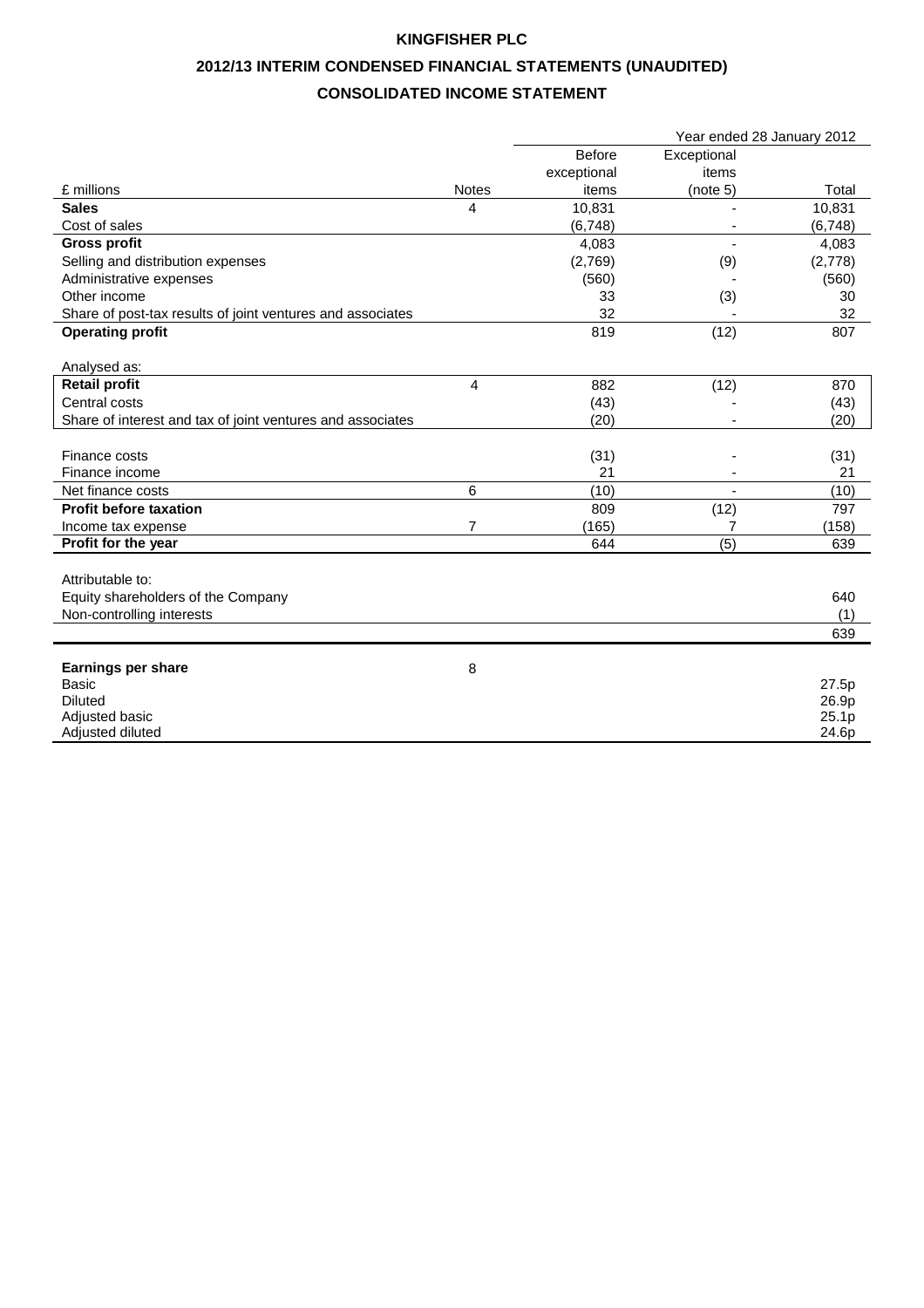## **2012/13 INTERIM CONDENSED FINANCIAL STATEMENTS (UNAUDITED) CONSOLIDATED STATEMENT OF COMPREHENSIVE INCOME**

|                                                      | Half year ended | Half year ended | Year ended      |
|------------------------------------------------------|-----------------|-----------------|-----------------|
| £ millions                                           | 28 July 2012    | 30 July 2011    | 28 January 2012 |
| <b>Profit for the period</b>                         | 259             | 320             | 639             |
| Actuarial (losses)/gains on post employment benefits | (66)            | (19)            | 20              |
| Currency translation differences                     |                 |                 |                 |
| Group                                                | (144)           | 16              | (128)           |
| Joint ventures and associates                        | (12)            | 3               | (10)            |
| Cash flow hedges                                     |                 |                 |                 |
| Fair value gains/(losses)                            | 10              | (13)            | 10              |
| (Gains)/losses transferred to inventories            | (8)             | 12              | 8               |
| Tax on other comprehensive income                    | 21              | 5               | (9)             |
| Other comprehensive income for the period            | (199)           | 4               | (109)           |
| Total comprehensive income for the period            | 60              | 324             | 530             |
|                                                      |                 |                 |                 |
| Attributable to:                                     |                 |                 |                 |
| Equity shareholders of the Company                   | 61              | 325             | 530             |
| Non-controlling interests                            | (1)             | (1)             |                 |
|                                                      | 60              | 324             | 530             |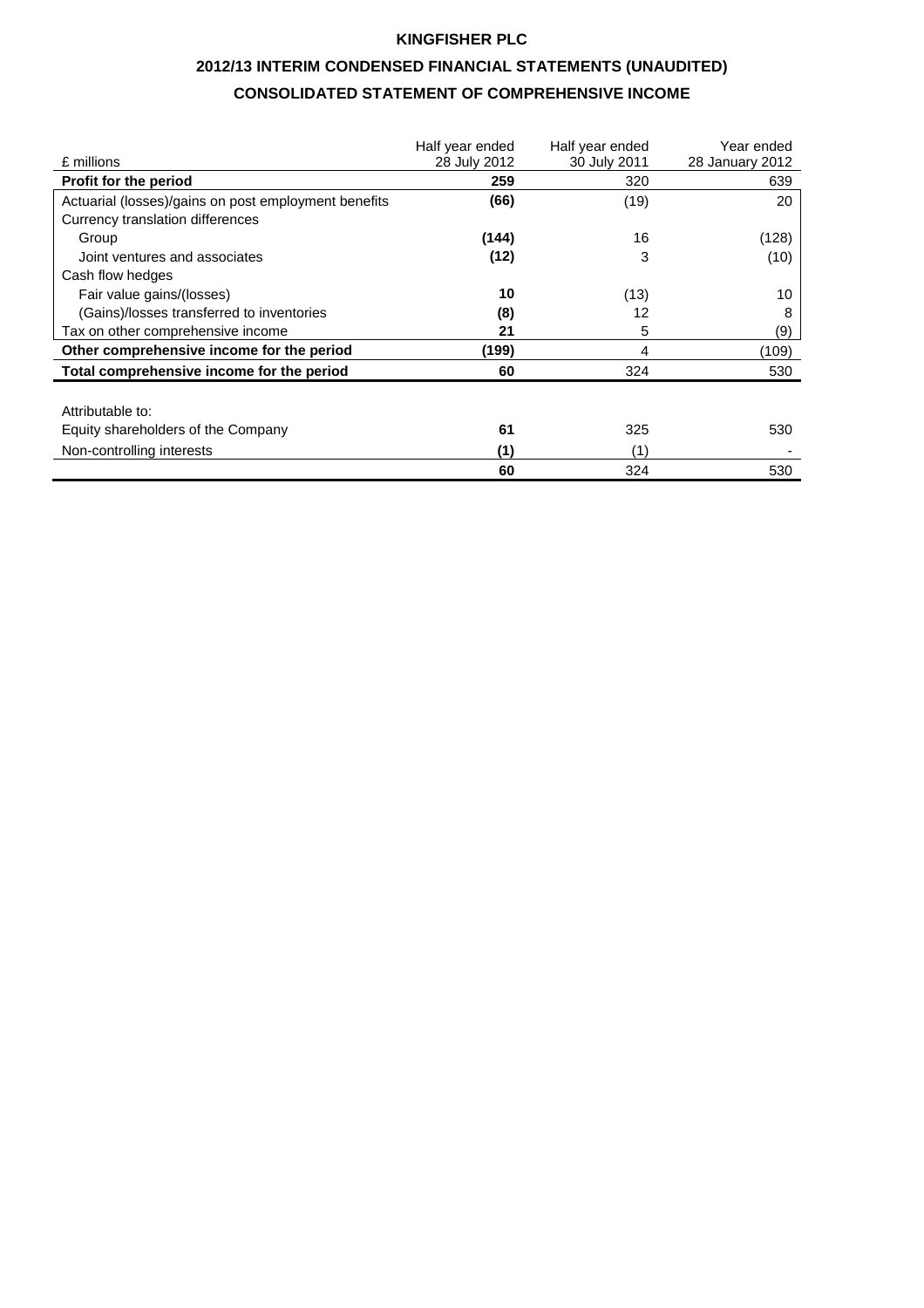## **2012/13 INTERIM CONDENSED FINANCIAL STATEMENTS (UNAUDITED) CONSOLIDATED STATEMENT OF CHANGES IN EQUITY**

|                                              | Attributable to equity shareholders of the Company |                |                |          |                          |       |                |        |
|----------------------------------------------|----------------------------------------------------|----------------|----------------|----------|--------------------------|-------|----------------|--------|
|                                              |                                                    |                | Own            |          | Other                    |       | Non-           |        |
|                                              | Share                                              | Share          | shares         | Retained | reserves                 |       | controlling    | Total  |
| £ millions                                   | capital                                            | premium        | held           | earnings | (note 12)                | Total | interests      | equity |
| At 29 January 2012                           | 372                                                | 2,199          | (134)          | 2,869    | 413                      | 5,719 | 8              | 5,727  |
| Profit for the period                        | ÷,                                                 | $\blacksquare$ | $\blacksquare$ | 259      | $\blacksquare$           | 259   | $\blacksquare$ | 259    |
| Actuarial losses on post employment          |                                                    |                |                |          |                          |       |                |        |
| benefits                                     |                                                    |                |                | (66)     |                          | (66)  |                | (66)   |
| Currency translation differences             |                                                    |                |                |          |                          |       |                |        |
| Group                                        |                                                    |                |                |          | (143)                    | (143) | (1)            | (144)  |
| Joint ventures and associates                |                                                    |                |                |          | (12)                     | (12)  |                | (12)   |
| Cash flow hedges                             |                                                    |                |                |          |                          |       |                |        |
| Fair value gains                             |                                                    |                |                |          | 10                       | 10    |                | 10     |
| Gains transferred to inventories             |                                                    |                |                |          | (8)                      | (8)   |                | (8)    |
| Tax on other comprehensive income            |                                                    |                |                | 19       | $\mathbf{2}$             | 21    |                | 21     |
| Other comprehensive income for               |                                                    |                |                |          |                          |       |                |        |
| the period                                   |                                                    |                |                | (47)     | (151)                    | (198) | (1)            | (199)  |
| Total comprehensive income for               |                                                    |                |                |          |                          |       |                |        |
| the period                                   |                                                    |                |                | 212      | (151)                    | 61    | (1)            | 60     |
| Share-based compensation                     |                                                    |                |                | 11       |                          | 11    |                | 11     |
| New shares issued under share                |                                                    |                |                |          |                          |       |                |        |
| schemes                                      |                                                    | 1              |                |          |                          | 1     |                | 1      |
| Own shares issued under share                |                                                    |                |                |          |                          |       |                |        |
| schemes                                      |                                                    |                | 61             | (57)     |                          | 4     |                | 4      |
| <b>Dividends</b>                             |                                                    |                |                | (148)    |                          | (148) |                | (148)  |
| At 28 July 2012                              | 372                                                | 2,200          | (73)           | 2,887    | 262                      | 5,648 | $\overline{7}$ | 5,655  |
|                                              |                                                    |                |                |          |                          |       |                |        |
| At 30 January 2011                           | 371                                                | 2,194          | (42)           | 2,390    | 539                      | 5,452 | 8              | 5,460  |
| Profit for the period                        |                                                    | $\blacksquare$ | $\blacksquare$ | 321      | $\overline{\phantom{a}}$ | 321   | (1)            | 320    |
| Actuarial losses on post employment          |                                                    |                |                |          |                          |       |                |        |
| benefits                                     |                                                    |                |                | (19)     |                          | (19)  |                | (19)   |
| Currency translation differences             |                                                    |                |                |          |                          |       |                |        |
| Group                                        |                                                    |                |                |          | 16                       | 16    |                | 16     |
| Joint ventures and associates                |                                                    |                |                |          | 3                        | 3     |                | 3      |
| Cash flow hedges                             |                                                    |                |                |          |                          |       |                |        |
| Fair value losses                            |                                                    |                |                |          | (13)                     | (13)  |                | (13)   |
| Losses transferred to inventories            |                                                    |                |                |          | 12                       | 12    |                | 12     |
| Tax on other comprehensive income            |                                                    |                |                | 6        | (1)                      | 5     |                | 5      |
| Other comprehensive income for<br>the period |                                                    |                |                |          |                          |       |                |        |
| <b>Total comprehensive income for</b>        |                                                    |                |                | (13)     | 17                       | 4     |                | 4      |
| the period                                   |                                                    |                |                | 308      | 17                       | 325   | (1)            | 324    |
| Share-based compensation                     |                                                    |                |                | 17       | $\overline{\phantom{a}}$ | 17    |                | 17     |
| New shares issued under share                |                                                    |                |                |          |                          |       |                |        |
| schemes                                      | 1                                                  |                |                |          |                          | 1     |                | 1      |
| Own shares issued under share                |                                                    |                |                |          |                          |       |                |        |
| schemes                                      |                                                    |                | 21             | (20)     |                          | 1     |                | 1      |
| Own shares purchased                         |                                                    |                | (117)          |          |                          | (117) |                | (117)  |
| <b>Dividends</b>                             |                                                    |                |                | (121)    |                          | (121) |                | (121)  |
| Purchase of non-controlling interests        |                                                    |                |                | (7)      |                          | (7)   |                | (7)    |
| At 30 July 2011                              | 372                                                | 2,194          | (138)          | 2,567    | 556                      | 5,551 | $\overline{7}$ | 5,558  |
|                                              |                                                    |                |                |          |                          |       |                |        |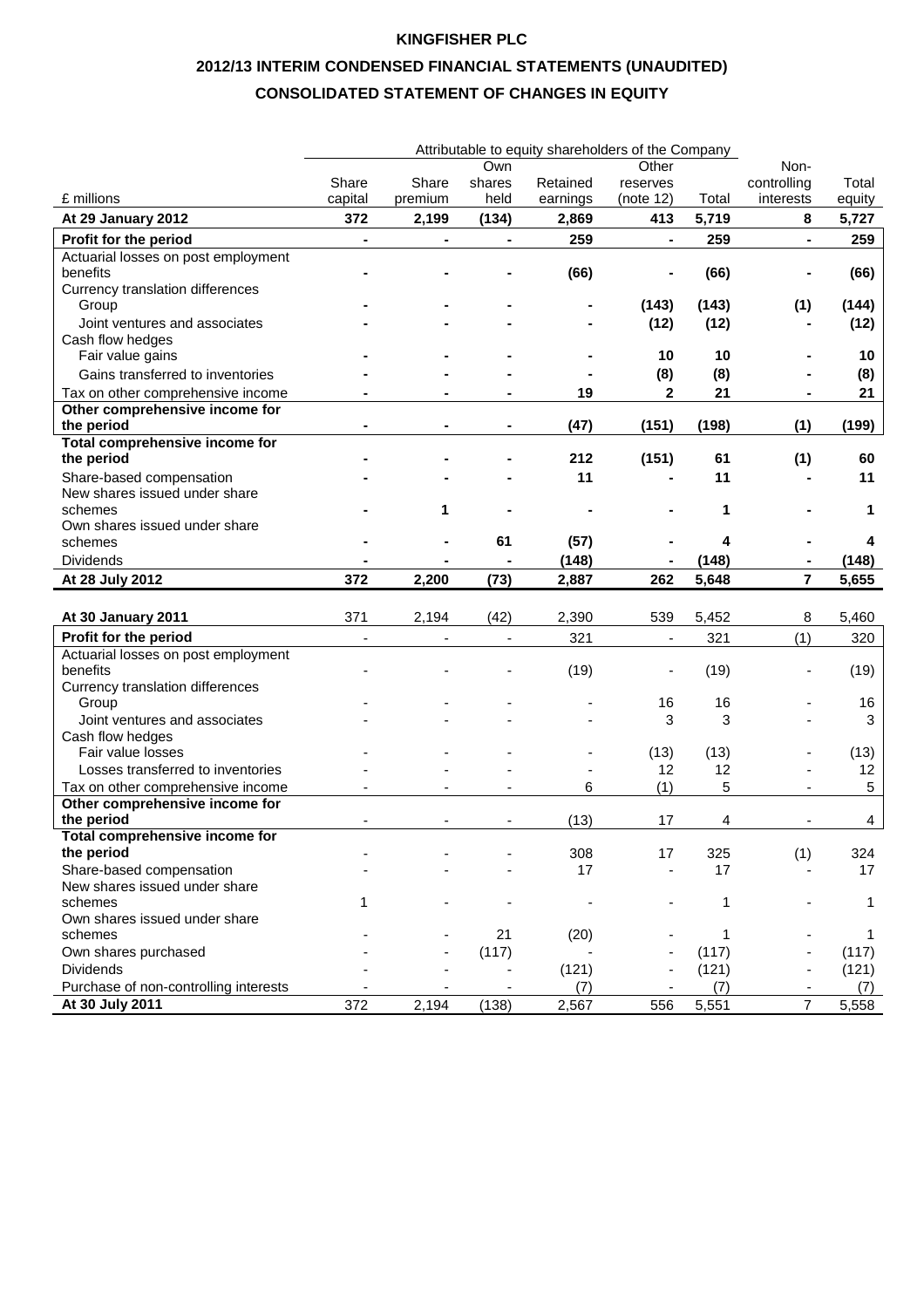## **2012/13 INTERIM CONDENSED FINANCIAL STATEMENTS (UNAUDITED) CONSOLIDATED STATEMENT OF CHANGES IN EQUITY**

|                                       |                |         | Own    |          | Other     |                | Non-                     |        |
|---------------------------------------|----------------|---------|--------|----------|-----------|----------------|--------------------------|--------|
|                                       | Share          | Share   | shares | Retained | reserves  |                | controlling              | Total  |
| £ millions                            | capital        | premium | held   | earnings | (note 12) | Total          | interests                | equity |
| At 30 January 2011                    | 371            | 2,194   | (42)   | 2,390    | 539       | 5,452          | 8                        | 5,460  |
| Profit for the year                   | $\blacksquare$ |         |        | 640      |           | 640            | (1)                      | 639    |
| Actuarial gains on post employment    |                |         |        |          |           |                |                          |        |
| benefits                              |                |         |        | 20       |           | 20             |                          | 20     |
| Currency translation differences      |                |         |        |          |           |                |                          |        |
| Group                                 |                |         |        |          | (129)     | (129)          |                          | (128)  |
| Joint ventures and associates         |                |         |        |          | (10)      | (10)           |                          | (10)   |
| Cash flow hedges                      |                |         |        |          |           |                |                          |        |
| Fair value gains                      |                |         |        |          | 10        | 10             |                          | 10     |
| Losses transferred to inventories     |                |         |        |          | 8         | 8              |                          | 8      |
| Tax on other comprehensive income     |                |         |        | (4)      | (5)       | (9)            |                          | (9)    |
| Other comprehensive income for        |                |         |        |          |           |                |                          |        |
| the year                              |                |         |        | 16       | (126)     | (110)          |                          | (109)  |
| Total comprehensive income for        |                |         |        |          |           |                |                          |        |
| the year                              |                |         |        | 656      | (126)     | 530            |                          | 530    |
| Share-based compensation              |                |         |        | 32       |           | 32             |                          | 32     |
| New shares issued under share         |                |         |        |          |           |                |                          |        |
| schemes                               |                | 5       |        |          |           | 6              |                          | 6      |
| Own shares issued under share         |                |         |        |          |           |                |                          |        |
| schemes                               |                |         | 25     | (23)     |           | $\overline{2}$ |                          | 2      |
| Own shares purchased                  |                |         | (117)  |          |           | (117)          |                          | (117)  |
| <b>Dividends</b>                      |                |         |        | (178)    |           | (178)          |                          | (178)  |
| Purchase of non-controlling interests |                |         |        | (8)      |           | (8)            | $\overline{\phantom{a}}$ | (8)    |
| At 28 January 2012                    | 372            | 2,199   | (134)  | 2,869    | 413       | 5,719          | 8                        | 5,727  |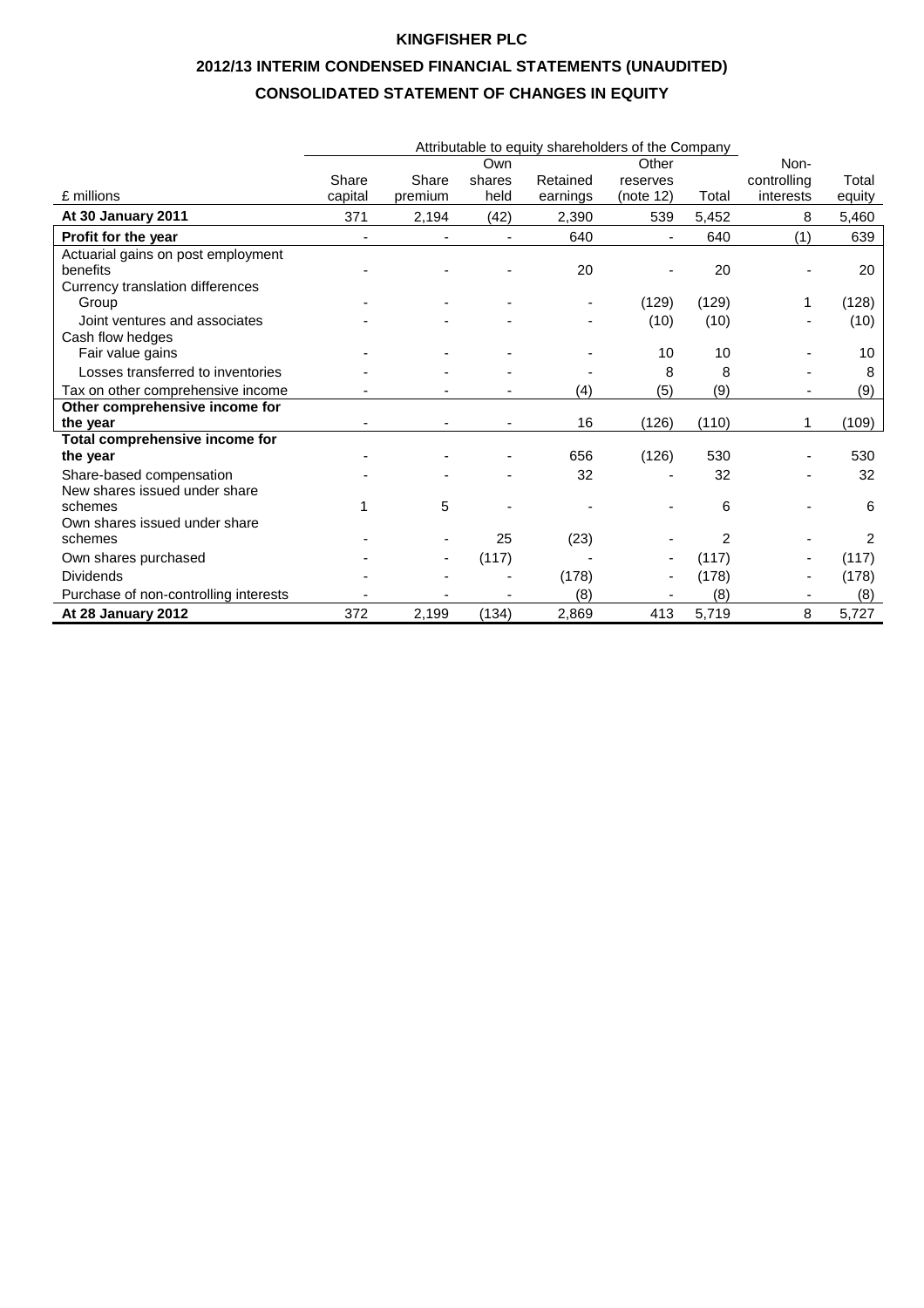#### **2012/13 INTERIM CONDENSED FINANCIAL STATEMENTS (UNAUDITED)**

### **CONSOLIDATED BALANCE SHEET**

| £ millions                                               | Notes | At<br>28 July 2012 | At<br>30 July 2011 | At<br>28 January 2012 |
|----------------------------------------------------------|-------|--------------------|--------------------|-----------------------|
| <b>Non-current assets</b>                                |       |                    |                    |                       |
|                                                          |       |                    |                    |                       |
| Goodwill                                                 |       | 2,396<br>148       | 2,398<br>98        | 2,397<br>123          |
| Other intangible assets                                  |       |                    |                    |                       |
| Property, plant and equipment                            |       | 3,573              | 3,754              | 3,667                 |
| Investment property                                      |       | 52                 | 40                 | 55                    |
| Investments in joint ventures and associates             |       | 256                | 266                | 271                   |
| Post employment benefits                                 | 11    |                    |                    | 25                    |
| Deferred tax assets                                      |       | 20                 | 24                 | 23                    |
| <b>Derivatives</b>                                       |       | 57                 | 56                 | 66                    |
| Other receivables                                        |       | 18                 | 19                 | 17                    |
|                                                          |       | 6,520              | 6,655              | 6,644                 |
| <b>Current assets</b>                                    |       |                    |                    |                       |
| Inventories                                              |       | 1,932              | 1,956              | 1,844                 |
| Trade and other receivables                              |       | 567                | 574                | 531                   |
| Derivatives                                              |       | 33                 | 11                 | 26                    |
| <b>Current tax assets</b>                                |       | $\mathbf{2}$       | 38                 | 1                     |
| Cash and cash equivalents                                |       | 613                | 594                | 587                   |
|                                                          |       | 3,147              | 3,173              | 2,989                 |
| <b>Total assets</b>                                      |       | 9,667              | 9,828              | 9,633                 |
|                                                          |       |                    |                    |                       |
| <b>Current liabilities</b>                               |       |                    |                    |                       |
| Trade and other payables                                 |       | (2, 558)           | (2,558)            | (2,356)               |
| <b>Borrowings</b>                                        |       | (315)              | (253)              | (367)                 |
| <b>Derivatives</b>                                       |       | (5)                | (19)               | (6)                   |
| <b>Current tax liabilities</b>                           |       | (314)              | (386)              | (305)                 |
| Provisions                                               |       | (45)               | (26)               | (16)                  |
|                                                          |       | (3, 237)           | (3, 242)           | (3,050)               |
| <b>Non-current liabilities</b>                           |       |                    |                    |                       |
| Other payables                                           |       | (107)              | (79)               | (121)                 |
| <b>Borrowings</b>                                        |       | (334)              | (563)              | (375)                 |
| Derivatives                                              |       | (2)                | (14)               | (8)                   |
| Deferred tax liabilities                                 |       | (252)              | (262)              | (269)                 |
| Provisions                                               |       | (36)               | (42)               | (43)                  |
| Post employment benefits                                 | 11    | (44)               | (68)               | (40)                  |
|                                                          |       | (775)              | (1,028)            | (856)                 |
| <b>Total liabilities</b>                                 |       | (4, 012)           | (4,270)            | (3,906)               |
|                                                          |       |                    |                    |                       |
| <b>Net assets</b>                                        |       | 5,655              | 5,558              | 5,727                 |
|                                                          |       |                    |                    |                       |
| <b>Equity</b>                                            |       |                    |                    |                       |
| Share capital                                            |       | 372                | 372                | 372                   |
| Share premium                                            |       | 2,200              | 2,194              | 2,199                 |
| Own shares held                                          |       | (73)               | (138)              | (134)                 |
| Retained earnings                                        |       | 2,887              | 2,567              | 2,869                 |
| Other reserves                                           | 12    | 262                | 556                | 413                   |
| Total attributable to equity shareholders of the Company |       | 5,648              | 5,551              | 5,719                 |
| Non-controlling interests                                |       | 7                  | 7                  | 8                     |
| <b>Total equity</b>                                      |       | 5,655              | 5,558              | 5,727                 |
|                                                          |       |                    |                    |                       |

The interim financial report was approved by the Board of Directors on 11 September 2012 and signed on its behalf by: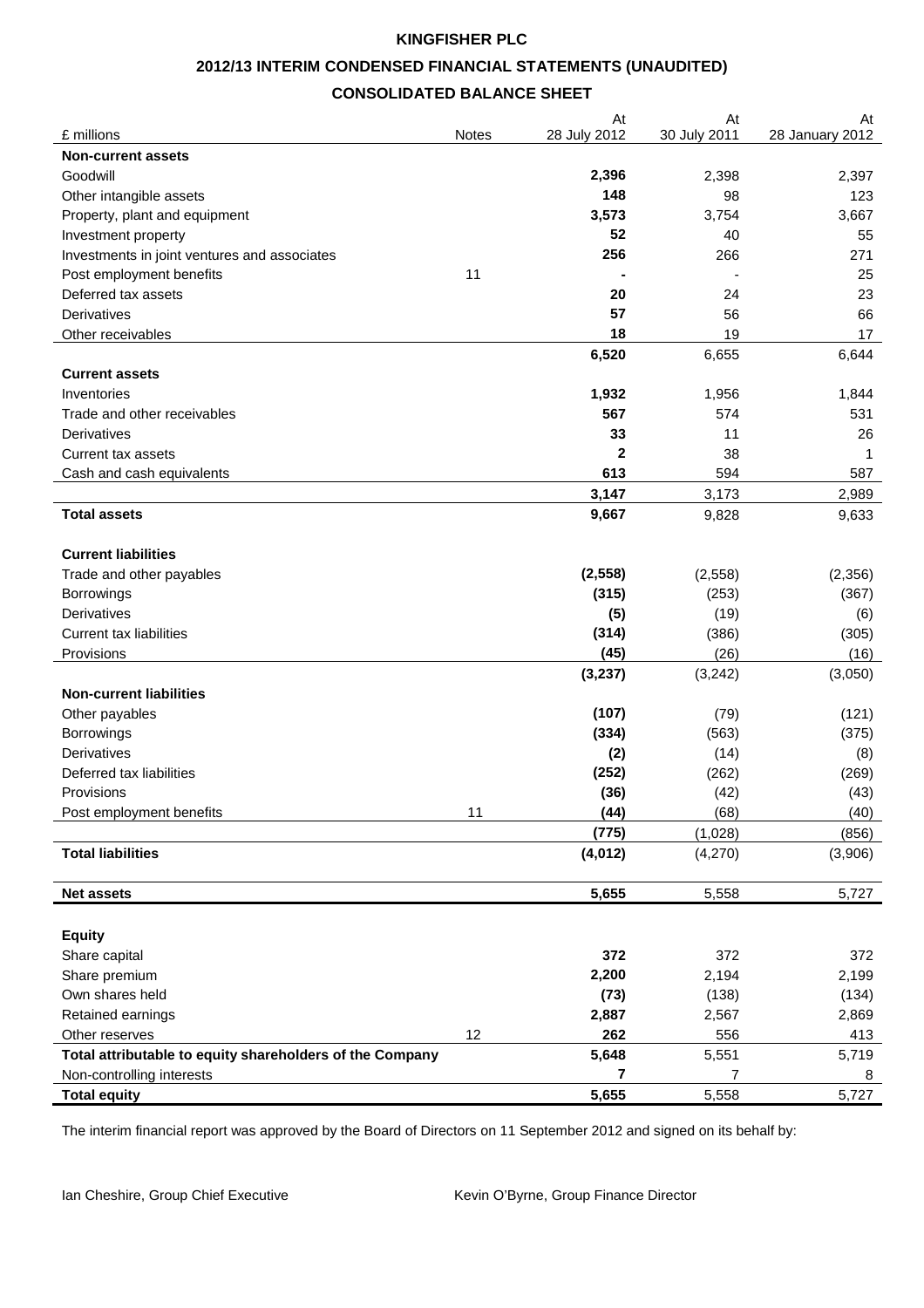# **2012/13 INTERIM CONDENSED FINANCIAL STATEMENTS (UNAUDITED)**

### **CONSOLIDATED CASH FLOW STATEMENT**

|                                                                                         |       | Half year ended | Half year ended | Year ended      |
|-----------------------------------------------------------------------------------------|-------|-----------------|-----------------|-----------------|
| £ millions                                                                              | Notes | 28 July 2012    | 30 July 2011    | 28 January 2012 |
| <b>Operating activities</b>                                                             |       |                 |                 |                 |
| Cash generated by operations                                                            | 13    | 535             | 375             | 827             |
| Income tax paid                                                                         |       | (74)            | (68)            | (148)           |
| Net cash flows from operating activities                                                |       | 461             | 307             | 679             |
|                                                                                         |       |                 |                 |                 |
| <b>Investing activities</b>                                                             |       |                 |                 |                 |
| Purchase of businesses<br>Purchase of property, plant and equipment, investment         |       |                 | (2)             | (2)             |
| property and intangible assets                                                          |       | (172)           | (263)           | (450)           |
|                                                                                         |       |                 |                 |                 |
| Disposal of property, plant and equipment, investment<br>property and intangible assets |       | 6               |                 | 9               |
| Interest received                                                                       |       | 7               | 6               | 19              |
| Dividends received from joint ventures and associates                                   |       | 10              | 9               | 10              |
| Net cash flows from investing activities                                                |       | (149)           | (250)           | (414)           |
|                                                                                         |       |                 |                 |                 |
| <b>Financing activities</b>                                                             |       |                 |                 |                 |
| Interest paid                                                                           |       | (9)             | (9)             | (22)            |
| Interest element of finance lease rental payments                                       |       | (2)             | (2)             | (5)             |
| Repayment of bank loans                                                                 |       | (5)             | (8)             | (10)            |
| Repayment of Medium Term Notes and                                                      |       |                 |                 |                 |
| other fixed term debt                                                                   |       |                 | (10)            | (30)            |
| Payment on financing derivatives                                                        |       |                 | (3)             | (5)             |
| Capital element of finance lease rental payments                                        |       | (6)             | (6)             | (16)            |
| New shares issued under share schemes                                                   |       | 1               | 1               | 6               |
| Own shares issued under share schemes                                                   |       |                 | 1               | $\overline{2}$  |
| Own shares purchased                                                                    |       |                 | (117)           | (117)           |
| Purchase of non-controlling interests                                                   |       |                 | (7)             | (8)             |
| Dividends paid to equity shareholders of the Company                                    |       | (148)           | (121)           | (178)           |
| Net cash flows from financing activities                                                |       | (165)           | (281)           | (383)           |
|                                                                                         |       |                 |                 |                 |
| Net increase/(decrease) in cash and cash equivalents<br>and bank overdrafts             |       | 147             | (224)           | (118)           |
| Cash and cash equivalents and bank overdrafts at                                        |       |                 |                 |                 |
| beginning of period                                                                     |       | 485             | 636             | 636             |
| Exchange differences                                                                    |       | (51)            | 22              | (33)            |
| Cash and cash equivalents and bank overdrafts at                                        |       |                 |                 |                 |
| end of period                                                                           | 14    | 581             | 434             | 485             |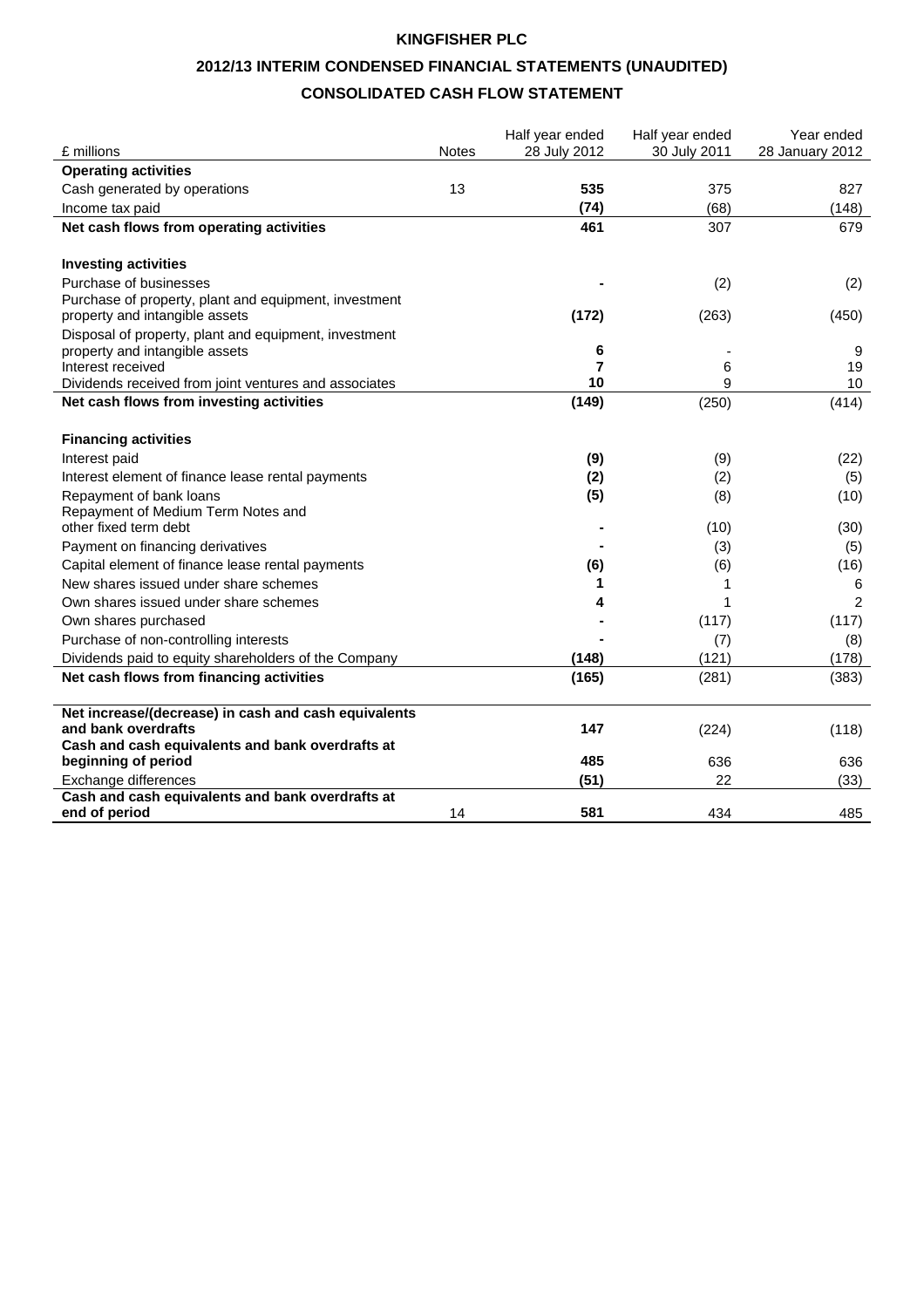## **2012/13 INTERIM CONDENSED FINANCIAL STATEMENTS (UNAUDITED) NOTES TO THE CONDENSED CONSOLIDATED FINANCIAL STATEMENTS**

#### **1. General information**

Kingfisher plc ('the Company'), its subsidiaries, joint ventures and associates (together 'the Group') supply home improvement products and services through a network of retail stores and other channels, located mainly in the United Kingdom, continental Europe and China.

Kingfisher plc is a company incorporated in the United Kingdom.

The address of its registered office is 3 Sheldon Square, Paddington, London W2 6PX.

The Company is listed on the London Stock Exchange.

The interim financial report does not comprise statutory accounts within the meaning of section 434 of the Companies Act 2006. Audited statutory accounts for the year ended 28 January 2012 were approved by the Board of Directors on 21 March 2012 and delivered to the Registrar of Companies. The report of the auditors on those accounts was unqualified, did not contain an emphasis of matter paragraph and did not contain any statement under sections 498(2) or (3) of the Companies Act 2006.

The interim financial report has been reviewed, not audited, and was approved by the Board of Directors on 11 September 2012.

#### **2. Basis of preparation**

The interim financial report for the 26 weeks ended 28 July 2012 ('the half year') has been prepared in accordance with the Disclosure and Transparency Rules of the Financial Services Authority and with IAS 34, 'Interim Financial Reporting', as adopted by the European Union. It should be read in conjunction with the annual financial statements for the year ended 28 January 2012, which have been prepared in accordance with IFRSs as adopted by the European Union. The consolidated income statement and related notes represent results for continuing operations, there being no discontinued operations in the periods presented. Where comparatives are given, '2011/12' refers to the prior half year.

There have been no changes in estimates of amounts reported in prior periods that have had a material effect in the current period.

The Directors of Kingfisher plc, having made appropriate enquiries, consider that adequate resources exist for the Group to continue in operational existence for the foreseeable future and that, therefore, it is appropriate to adopt the going concern basis in preparing the condensed consolidated financial statements for the half year ended 28 July 2012.

|                  |         | Half year ended<br>Half year ended<br>28 July 2012<br>30 July 2011 |         |            |         | Year ended<br>28 January 2012 |
|------------------|---------|--------------------------------------------------------------------|---------|------------|---------|-------------------------------|
|                  | Average | Period end                                                         | Average | Period end | Average | Year end                      |
|                  | rate    | rate                                                               | rate    | rate       | rate    | rate                          |
| Euro             | 1.23    | 1.27                                                               | 1.14    | 1.14       | 1.15    | 1.19                          |
| <b>US Dollar</b> | 1.58    | 1.57                                                               | 1.62    | 1.65       | 1.60    | 1.57                          |
| Polish Zloty     | 5.16    | 5.24                                                               | 4.54    | 4.57       | 4.80    | 5.04                          |
| Chinese Renminbi | 9.99    | 10.02                                                              | 10.56   | 10.59      | 10.31   | 9.94                          |

#### Principal rates of exchange against Sterling

#### Use of non-GAAP measures

Kingfisher believes that retail profit, adjusted pre-tax profit, effective tax rate, adjusted post-tax profit and adjusted earnings per share provide additional useful information on underlying trends to shareholders. These and other non-GAAP measures such as net debt/cash are used by Kingfisher for internal performance analysis and incentive compensation arrangements for employees. The terms 'retail profit', 'exceptional items', 'adjusted', 'effective tax rate' and 'net debt/cash' are not defined terms under IFRS and may therefore not be comparable with similarly titled measures reported by other companies. They are not intended to be a substitute for, or superior to, GAAP measures.

Retail profit is defined as continuing operating profit before central costs (principally the costs of the Group's head office), exceptional items, amortisation of acquisition intangibles and the Group's share of interest and tax of joint ventures and associates.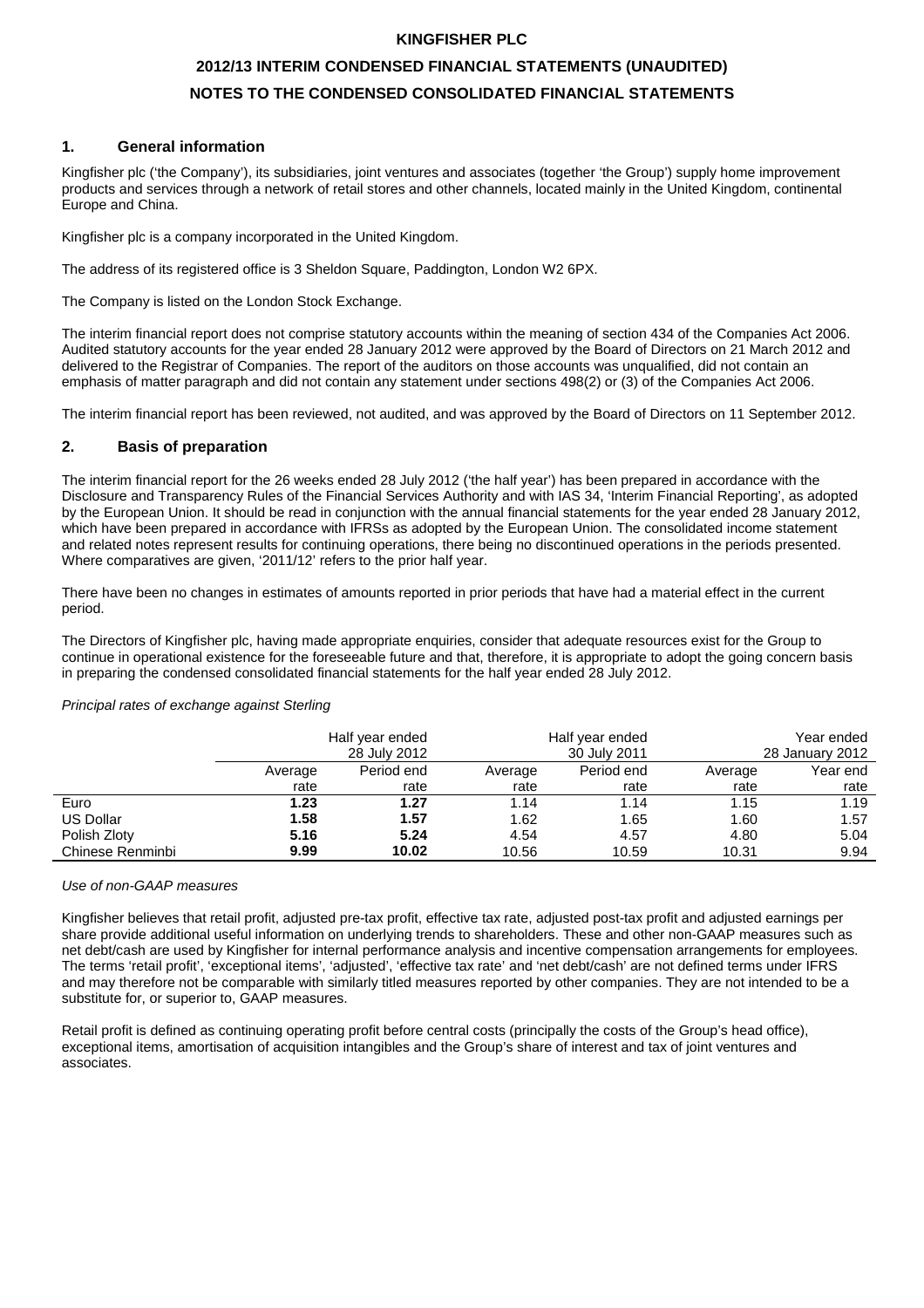The separate reporting of non-recurring exceptional items, which are presented as exceptional within their relevant income statement category, helps provide an indication of the Group's underlying business performance. The principal items which are included as exceptional items are:

- non trading items included in operating profit such as profits and losses on the disposal, closure or impairment of subsidiaries, joint ventures, associates and investments which do not form part of the Group's trading activities;
- profits and losses on the disposal of properties; and
- the costs of significant restructuring and incremental acquisition integration costs.

The term 'adjusted' refers to the relevant measure being reported for continuing operations excluding exceptional items, financing fair value remeasurements, amortisation of acquisition intangibles, related tax items and prior year tax items. Financing fair value remeasurements represent changes in the fair value of financing derivatives, excluding interest accruals, offset by fair value adjustments to the carrying amount of borrowings and other hedged items under fair value hedge relationships. Financing derivatives are those that relate to underlying items of a financing nature.

The effective tax rate represents the effective income tax expense as a percentage of continuing profit before taxation excluding exceptional items. Effective income tax expense is the continuing income tax expense excluding tax on exceptional items and tax adjustments in respect of prior years and the impact of changes in tax rates on deferred tax.

Net debt (or net cash) comprises borrowings and financing derivatives (excluding accrued interest), less cash and cash equivalents and current other investments.

#### **3. Accounting policies**

The accounting policies adopted are consistent with those of the annual financial statements for the year ended 28 January 2012, as described in note 2 of those financial statements.

Taxes on income for interim periods are accrued using the tax rate that would be applicable to expected total annual earnings.

There are no standards, amendments to standards or interpretations that are both mandatory for the first time for the financial year ending 2 February 2013 and expected to have a material impact on the Group's results.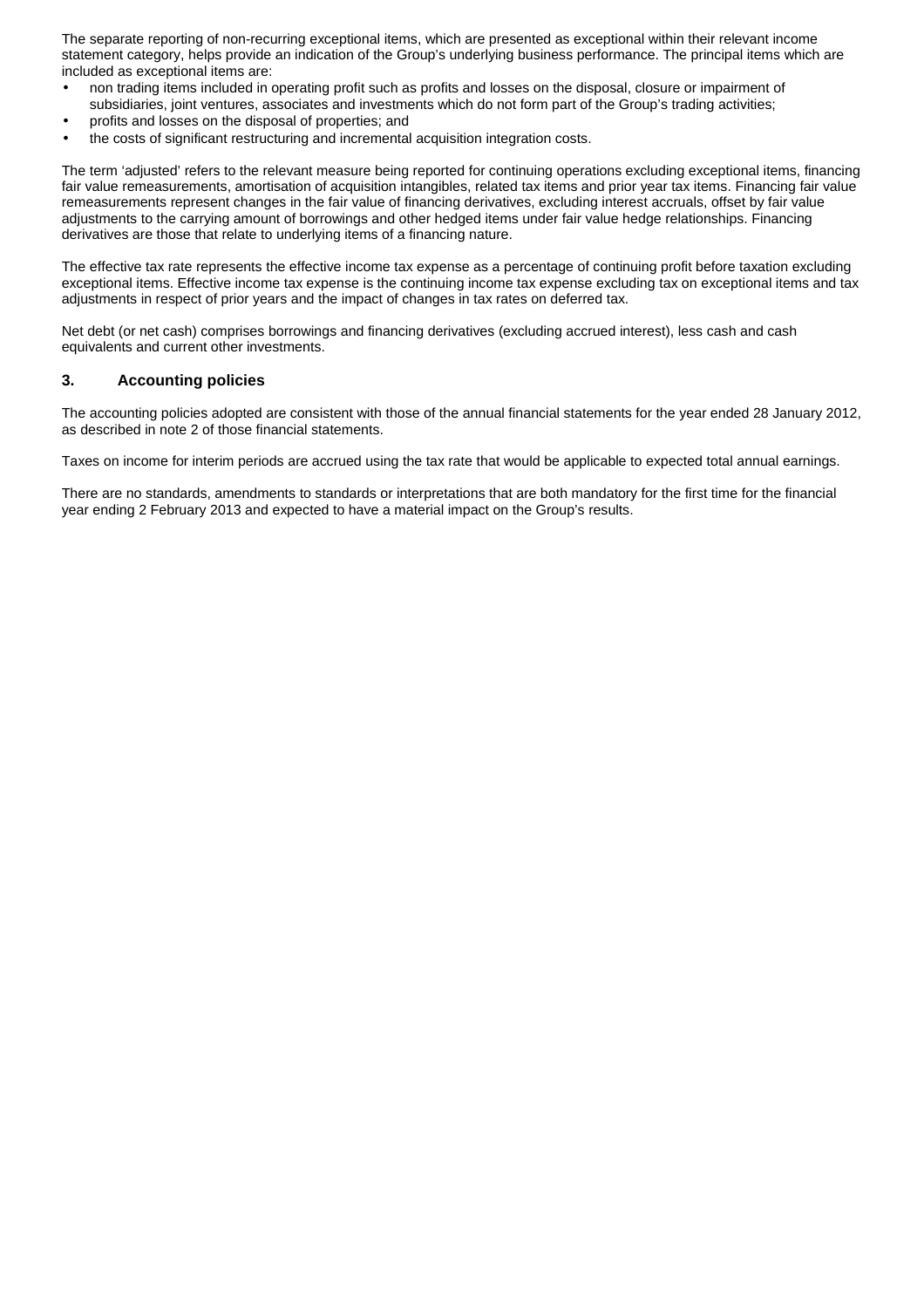### **4. Segmental analysis**

#### **Income statement**

|                                                            |              |        | Half year ended 28 July 2012 |       |       |
|------------------------------------------------------------|--------------|--------|------------------------------|-------|-------|
|                                                            |              |        | Other International          |       |       |
| £ millions                                                 | UK & Ireland | France | Poland                       | Other | Total |
| <b>Sales</b>                                               | 2,264        | 2,206  | 513                          | 495   | 5,478 |
| <b>Retail profit</b>                                       | 145          | 191    | 54                           | 13    | 403   |
| Exceptional items                                          |              |        |                              |       | (6)   |
| Central costs                                              |              |        |                              |       | (22)  |
| Share of interest and tax of joint ventures and associates |              |        |                              |       | (7)   |
| <b>Operating profit</b>                                    |              |        |                              |       | 368   |
| Net finance costs                                          |              |        |                              |       | (4)   |
| <b>Profit before taxation</b>                              |              |        |                              |       | 364   |

|                                                            |              |        | Half year ended 30 July 2011 |       |       |
|------------------------------------------------------------|--------------|--------|------------------------------|-------|-------|
|                                                            |              |        | Other International          |       |       |
| £ millions                                                 | UK & Ireland | France | Poland                       | Other | Total |
| <b>Sales</b>                                               | 2,306        | 2,341  | 570                          | 445   | 5,662 |
| <b>Retail profit</b>                                       | 182          | 201    | 70                           | 20    | 473   |
| Central costs                                              |              |        |                              |       | (21)  |
| Share of interest and tax of joint ventures and associates |              |        |                              |       | (9)   |
| <b>Operating profit</b>                                    |              |        |                              |       | 443   |
| Net finance costs                                          |              |        |                              |       | (5)   |
| <b>Profit before taxation</b>                              |              |        |                              |       | 438   |

|              |        | Year ended 28 January 2012 |       |                     |
|--------------|--------|----------------------------|-------|---------------------|
|              |        |                            |       |                     |
| UK & Ireland | France | Poland                     | Other | Total               |
| 4,338        | 4,470  | 1.094                      | 929   | 10,831              |
| 271          | 423    | 135                        | 53    | 882                 |
|              |        |                            |       | (12)                |
|              |        |                            |       | (43)                |
|              |        |                            |       | (20)                |
|              |        |                            |       | 807                 |
|              |        |                            |       | (10)                |
|              |        |                            |       | 797                 |
|              |        |                            |       | Other International |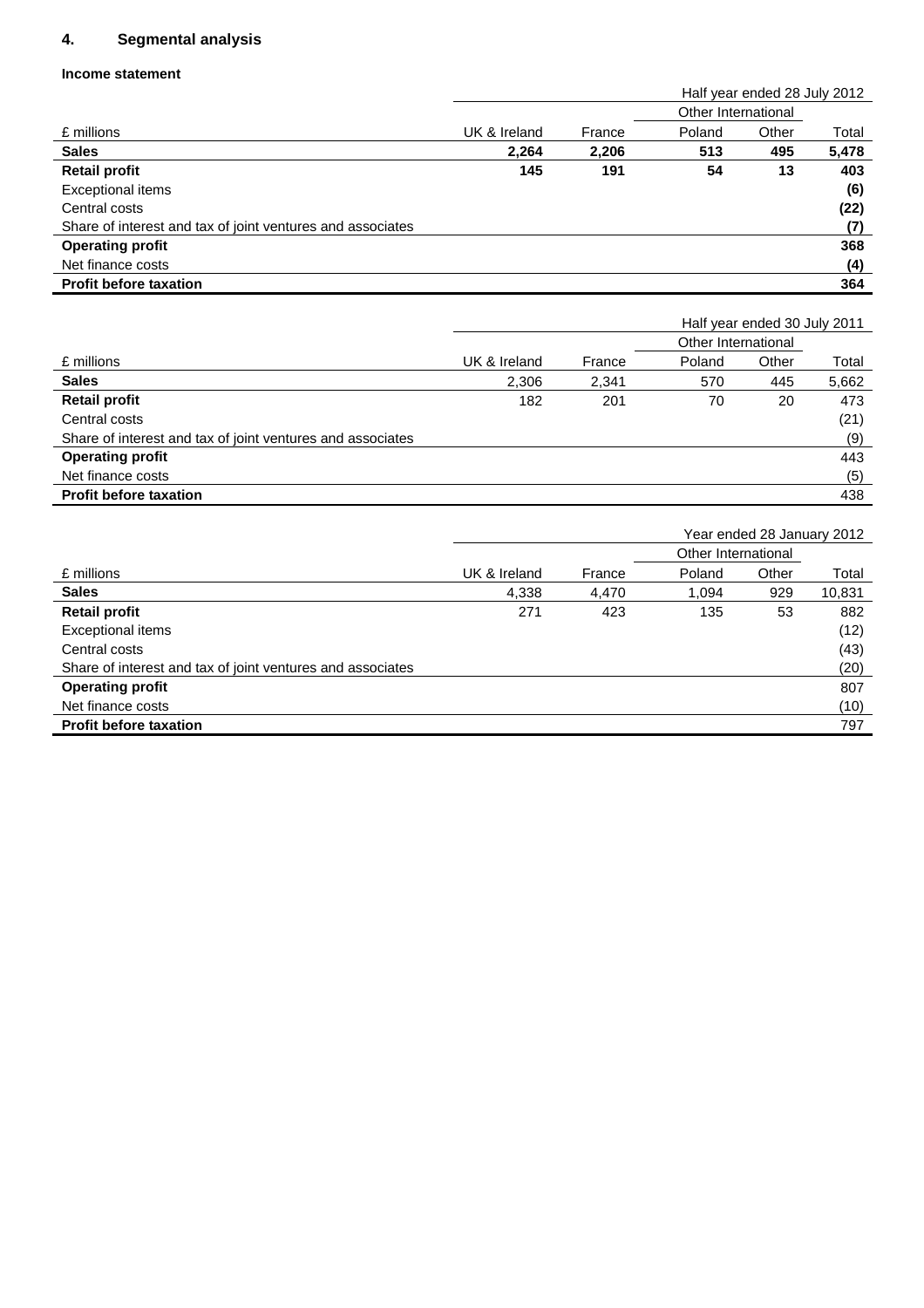|                            |              |        |                     |       | At 28 July 2012 |
|----------------------------|--------------|--------|---------------------|-------|-----------------|
|                            |              |        | Other International |       |                 |
| £ millions                 | UK & Ireland | France | Poland              | Other | Total           |
| <b>Segment assets</b>      | 1,350        | 1,237  | 480                 | 564   | 3,631           |
| <b>Central liabilities</b> |              |        |                     |       | (401)           |
| Goodwill                   |              |        |                     |       | 2,396           |
| Net cash                   |              |        |                     |       | 29              |
| <b>Net assets</b>          |              |        |                     |       | 5,655           |
|                            |              |        |                     |       |                 |

|                            |              |        |                     |       | At 30 July 2011 |
|----------------------------|--------------|--------|---------------------|-------|-----------------|
|                            |              |        | Other International |       |                 |
| £ millions                 | UK & Ireland | France | Poland              | Other | Total           |
| <b>Segment assets</b>      | 1,472        | 1,255  | 472                 | 581   | 3,780           |
| <b>Central liabilities</b> |              |        |                     |       | (434)           |
| Goodwill                   |              |        |                     |       | 2,398           |
| Net debt                   |              |        |                     |       | (186)           |
| <b>Net assets</b>          |              |        |                     |       | 5,558           |

|                            |              |        |                     | At 28 January 2012 |       |
|----------------------------|--------------|--------|---------------------|--------------------|-------|
|                            |              |        | Other International |                    |       |
| £ millions                 | UK & Ireland | France | Poland              | Other              | Total |
| <b>Segment assets</b>      | 1,403        | 1,309  | 505                 | 596                | 3,813 |
| <b>Central liabilities</b> |              |        |                     |                    | (395) |
| Goodwill                   |              |        |                     |                    | 2,397 |
| Net debt                   |              |        |                     |                    | (88)  |
| <b>Net assets</b>          |              |        |                     |                    | 5.727 |

The 'Other International' segment consists of Poland, China, Spain, Russia, the joint venture Koçtaş in Turkey and the associate Hornbach which has operations in Germany and other European countries. Poland has been shown separately due to its significance.

Central costs principally comprise the costs of the Group's head office. Central liabilities comprise unallocated head office and other central items including pensions, interest and tax.

The Group's sales, although not highly seasonal in nature, do increase over the Easter period and during the summer months leading to slightly higher sales usually being recognised in the first half of the year.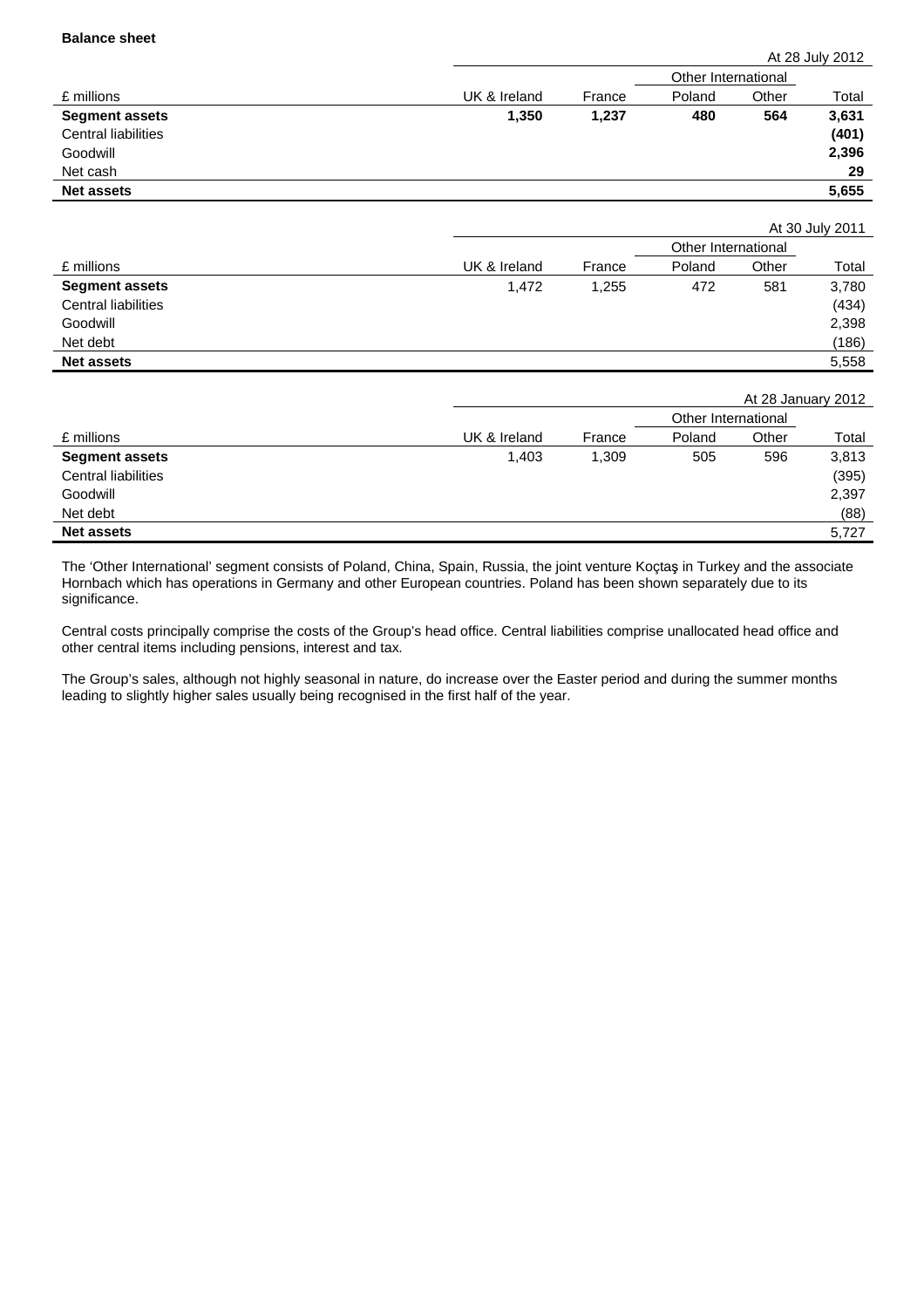### **5. Exceptional items**

|                                                   | Half year ended | Half year ended | Year ended      |
|---------------------------------------------------|-----------------|-----------------|-----------------|
| £ millions                                        | 28 July 2012    | 30 July 2011    | 28 January 2012 |
| Included within selling and distribution expenses |                 |                 |                 |
| UK restructuring                                  | 4               |                 |                 |
| UK stores acquisition integration                 |                 | $^{2}$          | (11)            |
|                                                   |                 |                 | (9)             |
| Included within administrative expenses           |                 |                 |                 |
| UK restructuring                                  | (22)            |                 |                 |
| Net pension gain                                  | 11              |                 |                 |
|                                                   | (11)            |                 |                 |
| Included within other income                      |                 |                 |                 |
| Profit/(loss) on disposal of properties           |                 |                 | (3)             |
|                                                   |                 |                 | (3)             |
| <b>Exceptional items before tax</b>               | (6)             |                 | (12)            |
| Tax on exceptional items                          |                 |                 |                 |
| <b>Exceptional items</b>                          | (5)             |                 | (5)             |

The UK restructuring net charge of £18m principally reflects the streamlining of B&Q UK & Ireland's store support office and kitchen, bathroom and bedroom business as well as IT services. It also includes a £4m release (2011/12: £2m) of an onerous property contract provision for idle stores either sublet or exited in the period, which had previously been included as part of the B&Q UK store closure and downsizing programme in 2005/06.

In the prior year the Group acquired 29 Focus stores in the UK and incurred £2m of costs in the first half, £11m for the full year, integrating these into the B&Q store network.

The net pension gain of £11m includes a £27m curtailment gain arising due to the closure of the UK final salary scheme to future benefit accrual. Offsetting the gain is a charge of £16m for transitional payments to scheme members.

The gain on disposal of properties is £1m (2011/12: £nil) and for the year ended 28 January 2012 was a loss of £3m.

#### **6. Net finance costs**

|                                                                 | Half year ended | Half year ended | Year ended      |
|-----------------------------------------------------------------|-----------------|-----------------|-----------------|
| £ millions                                                      | 28 July 2012    | 30 July 2011    | 28 January 2012 |
| Bank overdrafts and bank loans                                  | (3)             | (5)             | (12)            |
| Medium Term Notes and other fixed term debt                     | (4)             | (5)             | (10)            |
| Finance leases                                                  | (2)             | (2)             | (5)             |
| Financing fair value remeasurements                             | (1)             | (1)             | 2               |
| Unwinding of discount on provisions                             |                 |                 | (4)             |
| Expected net interest charge on defined benefit pension schemes | (2)             |                 |                 |
| Other interest payable                                          |                 |                 | (3)             |
| Capitalised interest                                            |                 |                 |                 |
| <b>Finance costs</b>                                            | (11)            | (12)            | (31)            |
|                                                                 |                 |                 |                 |
| Cash and cash equivalents and current other investments         |                 | 6               | 19              |
| Expected net interest return on defined benefit pension schemes |                 |                 | 2               |
| <b>Finance income</b>                                           |                 |                 | 21              |
|                                                                 |                 |                 |                 |
| <b>Net finance costs</b>                                        | (4)             | (5)             | (10)            |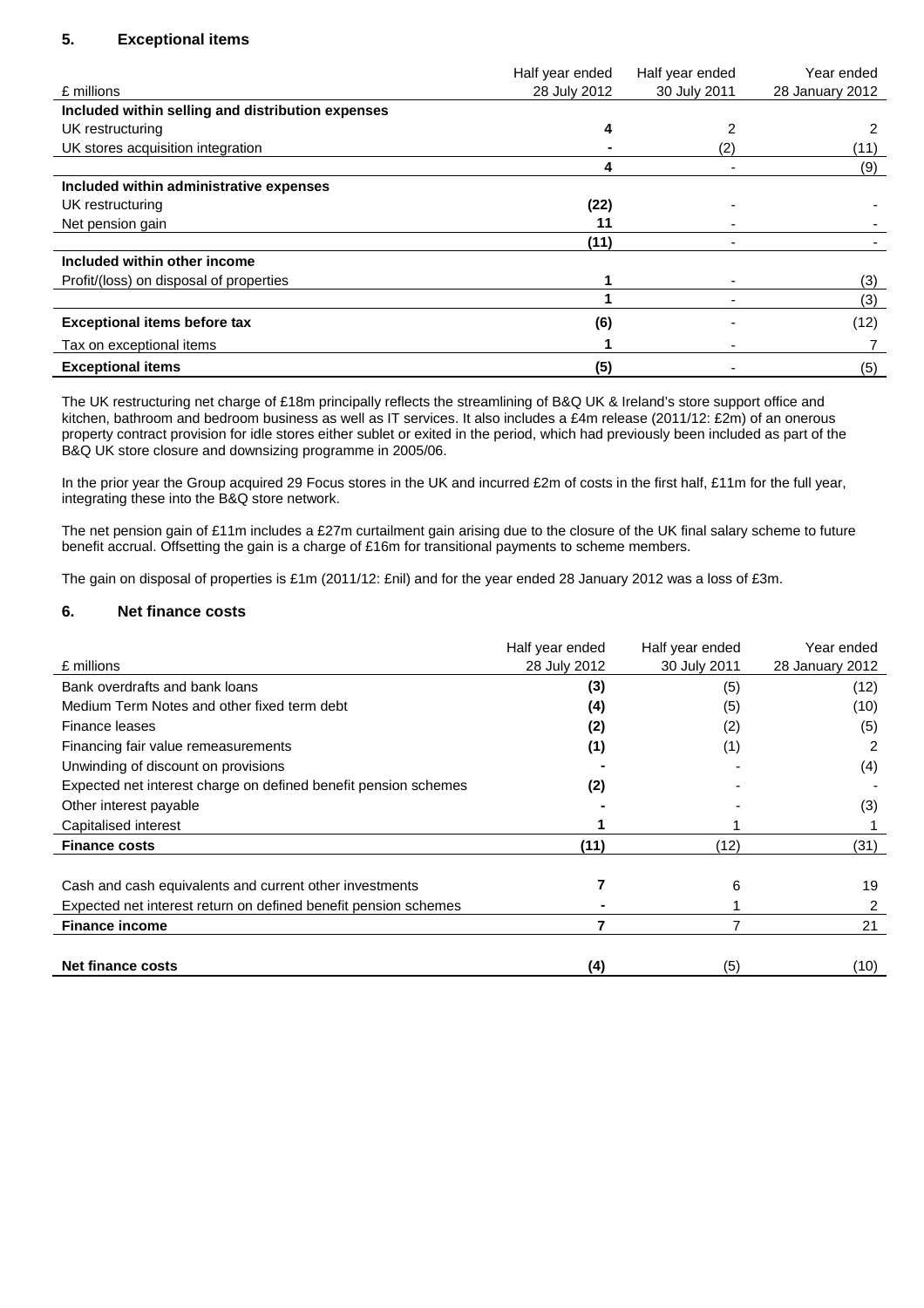### **7. Income tax expense**

|                                                | Half year ended | Half year ended | Year ended      |
|------------------------------------------------|-----------------|-----------------|-----------------|
| £ millions                                     | 28 July 2012    | 30 July 2011    | 28 January 2012 |
| UK corporation tax                             |                 |                 |                 |
| Current tax on profits for the period          | 30              | 55              | 68              |
| Adjustments in respect of prior years          | 3               | 2               | (16)            |
|                                                | 33              | 57              | 52              |
| Overseas tax                                   |                 |                 |                 |
| Current tax on profits for the period          | 65              | 65              | 142             |
| Adjustments in respect of prior years          | (1)             |                 | (31)            |
|                                                | 64              | 65              | 111             |
| Deferred tax                                   |                 |                 |                 |
| Current period                                 | 8               | 4               | 12              |
| Adjustments in respect of prior years          | 3               | (3)             | (12)            |
| Adjustments in respect of changes in tax rates | (3)             | (5)             | (5)             |
|                                                | 8               | (4)             | (5)             |
| Income tax expense                             | 105             | 118             | 158             |

The effective rate of tax on profit before exceptional items and excluding prior year tax adjustments and the impact of changes in tax rates on deferred tax is 28% (2011/12: 28%), representing the best estimate of the effective rate for the full financial year. The effective tax rate for the year ended 28 January 2012 was 28%. Tax on exceptional items for the current period is a credit of £1m (2011/12: £nil). Tax on exceptional items for the year ended 28 January 2012 was a credit of £7m, £5m of which related to prior year items.

Kingfisher paid €138m tax to the French tax authorities in the year ended 31 January 2004 as a consequence of the Kesa Electricals demerger and recorded this as an exceptional tax charge. Kingfisher appealed successfully against this tax liability and as a result received €169m from the French tax authorities in September 2009, representing a refund of the €138m and €31m of repayment supplement. The French tax authorities appealed this decision and the hearing took place in May 2011 with the Court of Appeal finding in Kingfisher's favour. The French tax authorities have appealed this decision to the final level of court although a date for this hearing has not yet been set. Therefore no income has yet been recognised relating to this receipt.

#### **8. Earnings per share**

|                                         | Half year ended | Half year ended | Year ended      |
|-----------------------------------------|-----------------|-----------------|-----------------|
| Pence                                   | 28 July 2012    | 30 July 2011    | 28 January 2012 |
| <b>Basic earnings per share</b>         | 11.1            | 13.7            | 27.5            |
| Effect of dilutive share options        | (0.2)           | (0.2)           | (0.6)           |
| Diluted earnings per share              | 10.9            | 13.5            | 26.9            |
|                                         |                 |                 |                 |
| Basic earnings per share                | 11.1            | 13.7            | 27.5            |
| <b>Exceptional items</b>                | 0.3             |                 | 0.5             |
| Tax on exceptional and prior year items | 0.1             | (0.3)           | (2.8)           |
| Financing fair value remeasurements     |                 | 0.1             | (0.1)           |
| Adjusted basic earnings per share       | 11.5            | 13.5            | 25.1            |
|                                         |                 |                 |                 |
| Diluted earnings per share              | 10.9            | 13.5            | 26.9            |
| <b>Exceptional items</b>                | 0.2             |                 | 0.5             |
| Tax on exceptional and prior year items | 0.1             | (0.3)           | (2.7)           |
| Financing fair value remeasurements     |                 |                 | (0.1)           |
| Adjusted diluted earnings per share     | 11.2            | 13.2            | 24.6            |

The calculation of basic and diluted earnings per share is based on the profit for the period attributable to equity shareholders of the Company. A reconciliation of statutory earnings to adjusted earnings is set out below:

|                                         | Half year ended | Half year ended | Year ended      |
|-----------------------------------------|-----------------|-----------------|-----------------|
| £ millions                              | 28 July 2012    | 30 July 2011    | 28 January 2012 |
| <b>Earnings</b>                         | 259             | 321             | 640             |
| Exceptional items                       | 6               |                 | 12              |
| Tax on exceptional and prior year items |                 | (6)             | (66)            |
| Financing fair value remeasurements     |                 |                 | (2)             |
| <b>Adjusted earnings</b>                | 267             | 316             | 584             |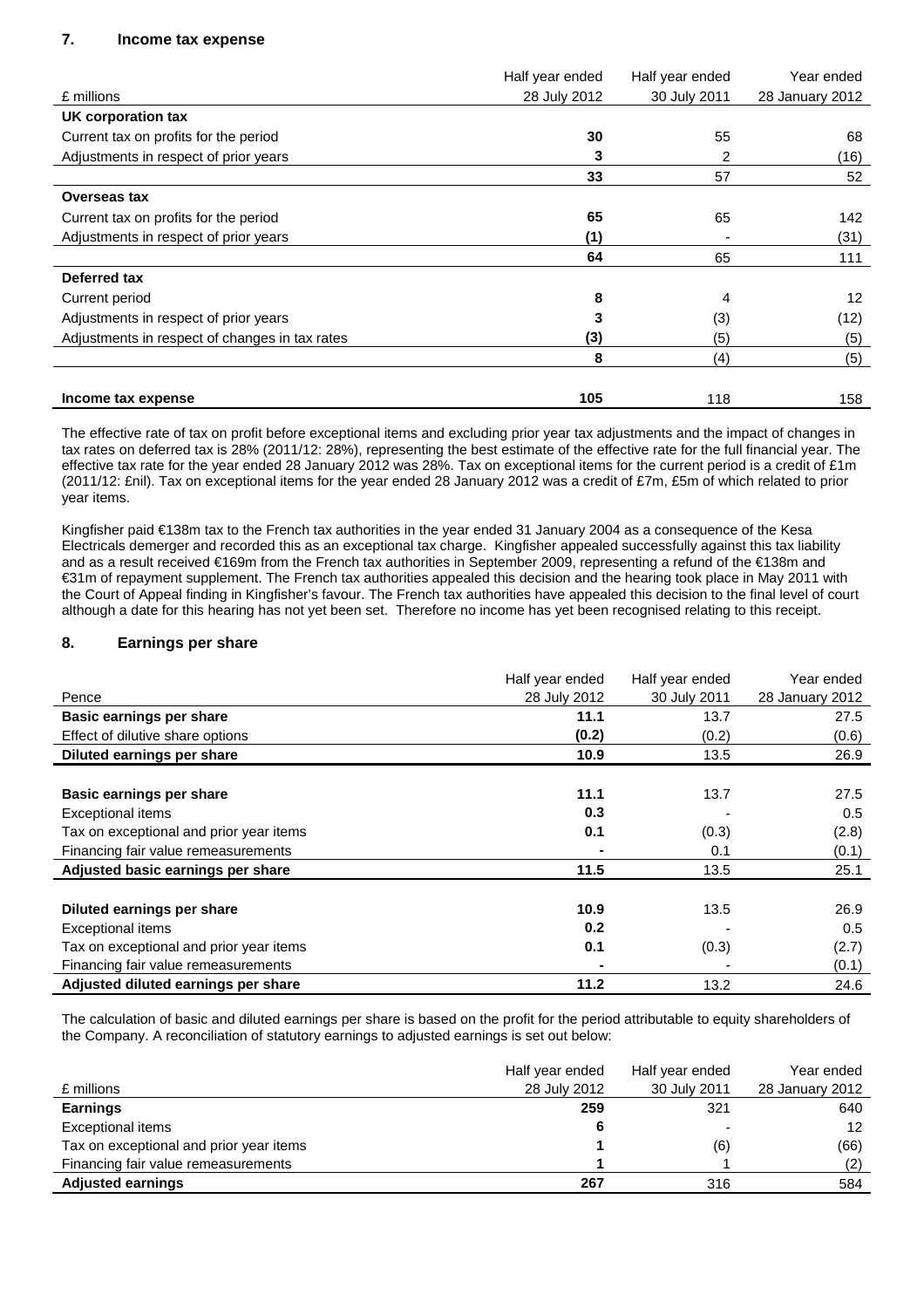The weighted average number of shares in issue during the period, excluding those held in the Employee Share Ownership Plan Trust (ESOP), is 2,332m (2011/12: 2,339m). The diluted weighted average number of shares in issue during the period is 2,379m (2011/12: 2,385m). For the year ended 28 January 2012, the weighted average number of shares in issue was 2,331m and the diluted weighted average number of shares in issue was 2,375m.

#### **9. Dividends**

|                                                        | Half year ended | Half year ended | Year ended      |
|--------------------------------------------------------|-----------------|-----------------|-----------------|
| £ millions                                             | 28 July 2012    | 30 July 2011    | 28 January 2012 |
| Dividends to equity shareholders of the Company        |                 |                 |                 |
| Final dividend for the year ended 28 January 2012 of   |                 |                 |                 |
| 6.37p per share                                        | 148             |                 |                 |
| Interim dividend for the year ended 28 January 2012 of |                 |                 |                 |
| 2.47p per share                                        |                 |                 | 57              |
| Final dividend for the year ended 29 January 2011 of   |                 |                 |                 |
| 5.145p per share                                       |                 | 121             | 121             |
|                                                        | 148             | 121             | 178             |

The proposed interim dividend for the period ended 28 July 2012 is 3.09p per share.

#### **10. Capital expenditure**

Additions to the cost of property, plant and equipment, investment property and intangible assets are £176m (2011/12: £238m) and for the year ended 28 January 2012 were £443m. Disposals in net book value of property, plant and equipment, investment property and intangible assets are £5m (2011/12: £1m) and for the year ended 28 January 2012 were £20m.

Capital commitments contracted but not provided for at the end of the period are £34m (2011/12: £84m) and at 28 January 2012 were £139m.

#### **11. Post employment benefits**

|                                               | Half year ended | Half year ended | Year ended      |
|-----------------------------------------------|-----------------|-----------------|-----------------|
| £ millions                                    | 28 July 2012    | 30 July 2011    | 28 January 2012 |
| Net deficit in schemes at beginning of period | (15)            | (58)            | (58)            |
| Current service cost                          | (14)            | (14)            | (29)            |
| Interest on defined benefit obligations       | (44)            | (46)            | (93)            |
| Expected return on pension scheme assets      | 42              | 47              | 95              |
| Curtailment gain                              | 27              |                 |                 |
| Actuarial (losses)/gains                      | (66)            | (19)            | 20              |
| Contributions paid by employer                | 23              | 23              | 49              |
| Exchange differences                          |                 |                 |                 |
| Net deficit in schemes at end of period       | (44)            | (68)            | (15)            |

The assumptions used in calculating the costs and obligations of the Group's defined benefit pension schemes are set by the Directors after consultation with independent professionally qualified actuaries. The assumptions are based on the conditions at the time and changes in these assumptions can lead to significant movements in the estimated obligations, as illustrated in the sensitivity analysis provided in note 27 of the annual financial statements for the year ended 28 January 2012.

A key assumption in valuing the pension obligation is the discount rate. Accounting standards require this to be set based on market yields on high quality bonds at the balance sheet date. The UK scheme discount rate is based on the yield on the iBoxx over 15 year AA-rated Sterling corporate bond index adjusted for the difference in term between iBoxx and scheme liabilities.

The discount rate and price inflation actuarial valuation assumptions for the UK scheme, being the Group's principal defined benefit scheme, are set out below:

|                 | At           | Al           | At              |
|-----------------|--------------|--------------|-----------------|
| Annual % rate   | 28 July 2012 | 30 July 2011 | 28 January 2012 |
| Discount rate   | 4.O          | 5.3          | 4.5             |
| Price inflation | 2.6          | 3.5          | 3.0             |

The UK final salary scheme was closed to future benefit accrual with effect from 30 June 2012, resulting in a curtailment gain of £27m. From this date all UK employees have had the opportunity to join an enhanced defined contribution scheme. The reduction in future contributions to the final salary scheme is expected to be offset significantly by the increased employee participation in, and employer contributions to, the enhanced defined contribution scheme.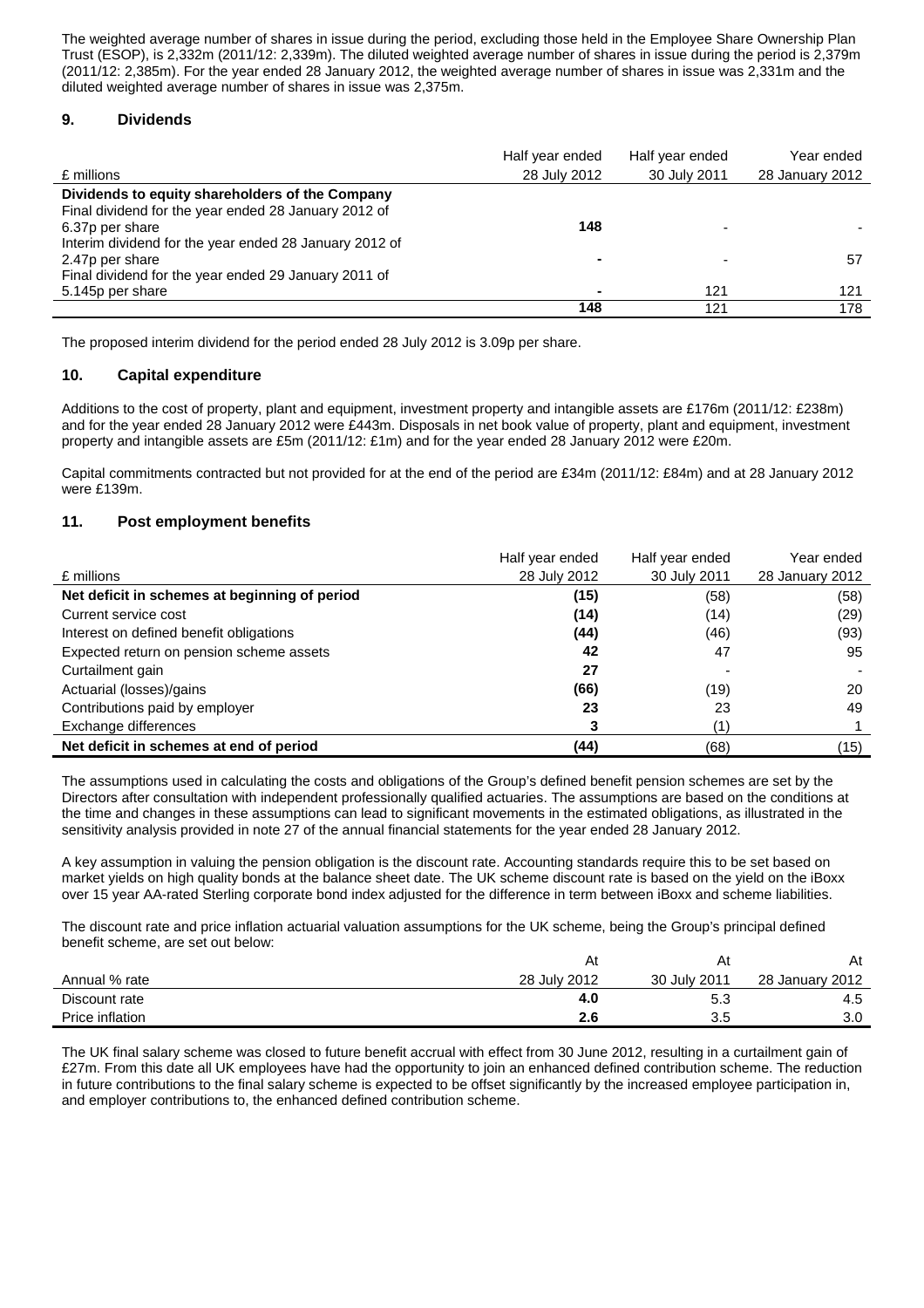### **12. Other reserves**

|                                           | Cash flow      | Translation |       |                   |
|-------------------------------------------|----------------|-------------|-------|-------------------|
| £ millions                                | hedge reserve  | reserve     | Other | Total             |
| At 29 January 2012                        | 7              | 247         | 159   | 413               |
| Currency translation differences          |                |             |       |                   |
| Group                                     |                | (143)       |       | (143)             |
| Joint ventures and associates             |                | (12)        |       | (12)              |
| Cash flow hedges                          |                |             |       |                   |
| Fair value gains                          | 10             |             |       | 10                |
| Gains transferred to inventories          | (8)            |             |       | (8)               |
| Tax on other comprehensive income         | (1)            | 3           |       | $\mathbf{2}$      |
| Other comprehensive income for the period | 1              | (152)       |       | (151)             |
| At 28 July 2012                           | 8              | 95          | 159   | 262               |
|                                           |                |             |       |                   |
| At 30 January 2011                        | (5)            | 385         | 159   | 539               |
| Currency translation differences          |                |             |       |                   |
| Group                                     |                | 16          |       | 16                |
| Joint ventures and associates             |                | 3           |       | 3                 |
| Cash flow hedges                          |                |             |       |                   |
| Fair value losses                         | (13)           |             |       | (13)              |
| Losses transferred to inventories         | 12             |             |       | $12 \overline{ }$ |
| Tax on other comprehensive income         |                | (1)         |       | (1)               |
| Other comprehensive income for the period | (1)            | 18          |       | 17                |
| At 30 July 2011                           | (6)            | 403         | 159   | 556               |
|                                           |                |             |       |                   |
| At 30 January 2011                        | (5)            | 385         | 159   | 539               |
| Currency translation differences          |                |             |       |                   |
| Group                                     |                | (129)       |       | (129)             |
| Joint ventures and associates             |                | (10)        |       | (10)              |
| Cash flow hedges                          |                |             |       |                   |
| Fair value gains                          | 10             |             |       | 10                |
| Losses transferred to inventories         | 8              |             |       | 8                 |
| Tax on other comprehensive income         | (6)            |             |       | (5)               |
| Other comprehensive income for the year   | 12             | (138)       |       | (126)             |
| At 28 January 2012                        | $\overline{7}$ | 247         | 159   | 413               |

## **13. Cash generated by operations**

|                                                                                  | Half year ended | Half year ended | Year ended      |
|----------------------------------------------------------------------------------|-----------------|-----------------|-----------------|
| £ millions                                                                       | 28 July 2012    | 30 July 2011    | 28 January 2012 |
| <b>Operating profit</b>                                                          | 368             | 443             | 807             |
| Share of post-tax results of joint ventures and associates                       | (7)             | (13)            | (32)            |
| Depreciation and amortisation                                                    | 122             | 115             | 237             |
| Impairment losses<br>(Profit)/loss on disposal of property, plant and equipment, |                 |                 |                 |
| investment property and intangible assets                                        | (1)             |                 |                 |
| Share-based compensation charge                                                  | 11              | 17              | 32              |
| Increase in inventories                                                          | (152)           | (155)           | (94)            |
| Increase in trade and other receivables                                          | (57)            | (63)            | (28)            |
| Increase/(decrease) in trade and other payables                                  | 264             | 50              | (65)            |
| Movement in provisions                                                           | 23              | (11)            | (24)            |
| Movement in post employment benefits                                             | (36)            | (9)             | (20)            |
| Cash generated by operations                                                     | 535             | 375             | 827             |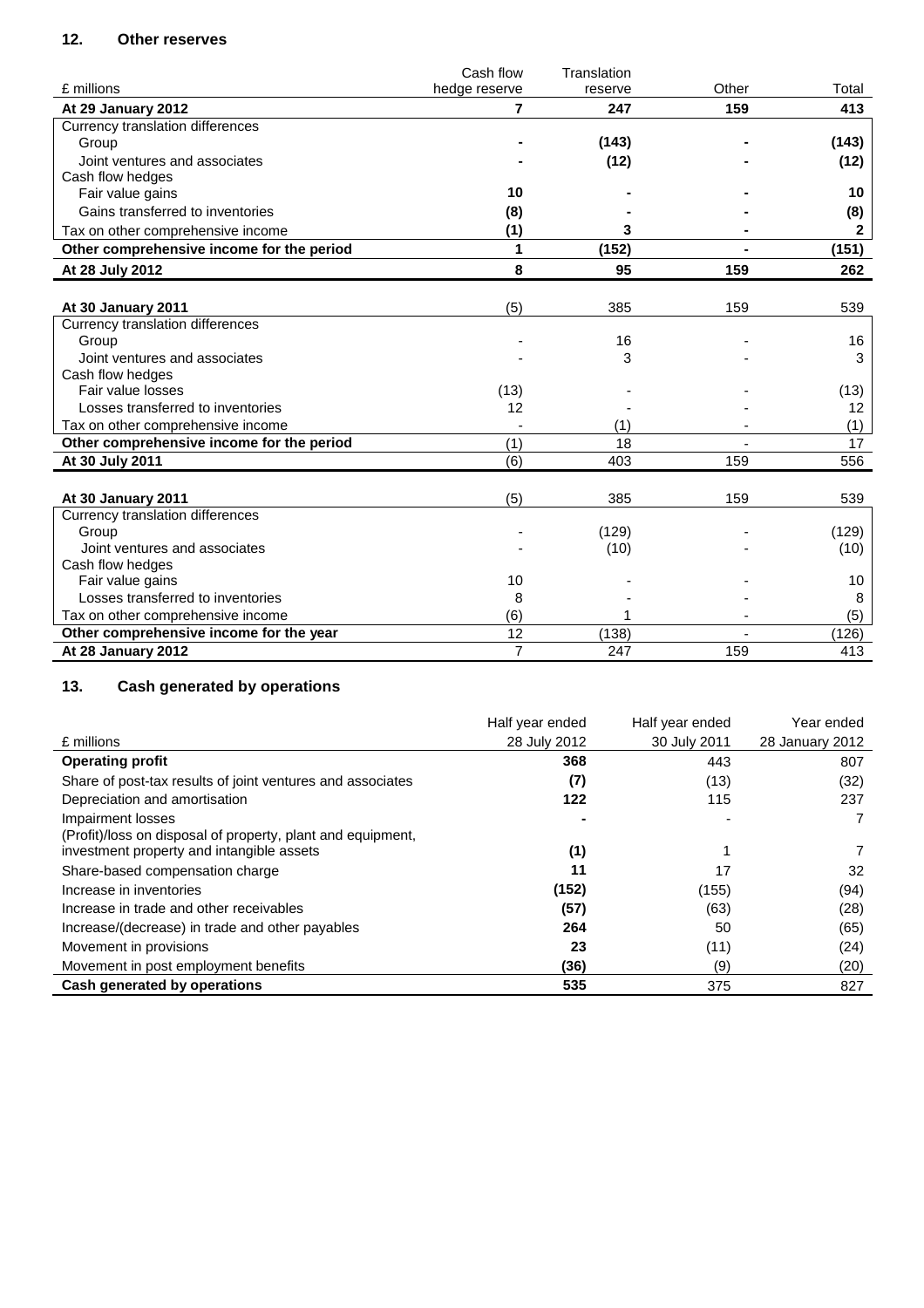### **14. Net cash/(debt)**

|                                               | At           | At           | At              |
|-----------------------------------------------|--------------|--------------|-----------------|
| £ millions                                    | 28 July 2012 | 30 July 2011 | 28 January 2012 |
| Cash and cash equivalents                     | 613          | 594          | 587             |
| Bank overdrafts                               | (32)         | (160)        | (102)           |
| Cash and cash equivalents and bank overdrafts | 581          | 434          | 485             |
| Bank loans                                    | (91)         | (96)         | (98)            |
| Medium Term Notes and other fixed term debt   | (464)        | (493)        | (478)           |
| Financing derivatives                         | 65           | 36           | 67              |
| Finance leases                                | (62)         | (67)         | (64)            |
| Net cash/(debt)                               | 29           | (186)        | (88)            |

|                                                          | Half year ended | Half year ended | Year ended      |
|----------------------------------------------------------|-----------------|-----------------|-----------------|
| £ millions                                               | 28 July 2012    | 30 July 2011    | 28 January 2012 |
| Net (debt)/cash at beginning of period                   | (88)            | 14              |                 |
| Net increase/(decrease) in cash and cash equivalents and |                 |                 |                 |
| bank overdrafts                                          | 147             | (224)           | (118)           |
| Repayment of bank loans                                  |                 |                 | 10              |
| Repayment of Medium Term Notes and other fixed term debt |                 | 10              | 30              |
| Payment on financing derivatives                         |                 |                 | 5               |
| Capital element of finance lease rental payments         | 6               | n               | 16              |
| Cash flow movement in net cash/(debt)                    | 158             | (197)           | (57)            |
| Exchange differences and other non-cash movements        | (41)            | (3)             | (45)            |
| Net cash/(debt) at end of period                         | 29              | (186)           | (88)            |

### **15. Contingent assets and liabilities**

Kingfisher plc has an obligation to provide a bank guarantee for £50m (2011/12: £50m) to the liquidators of Kingfisher International France Limited in the event that Kingfisher plc's credit rating falls below 'BBB'. The obligation arises from an indemnity provided in June 2003 as a result of the demerger of Kesa Electricals. At 28 January 2012 the amount was £50m.

The Group has arranged for certain guarantees to be provided to third parties in the ordinary course of business. Of these guarantees, only £6m (2011/12: £9m) would crystallise due to possible future events not wholly within the Group's control. At 28 January 2012 the amount was £10m.

The Group is subject to claims and litigation arising in the ordinary course of business and provision is made where liabilities are considered likely to arise on the basis of current information and legal advice.

### **16. Related party transactions**

The Group's significant related parties are its joint ventures, associates and pension schemes as disclosed in note 36 of the annual financial statements for the year ended 28 January 2012. There have been no significant changes in related parties or related party transactions in the period.